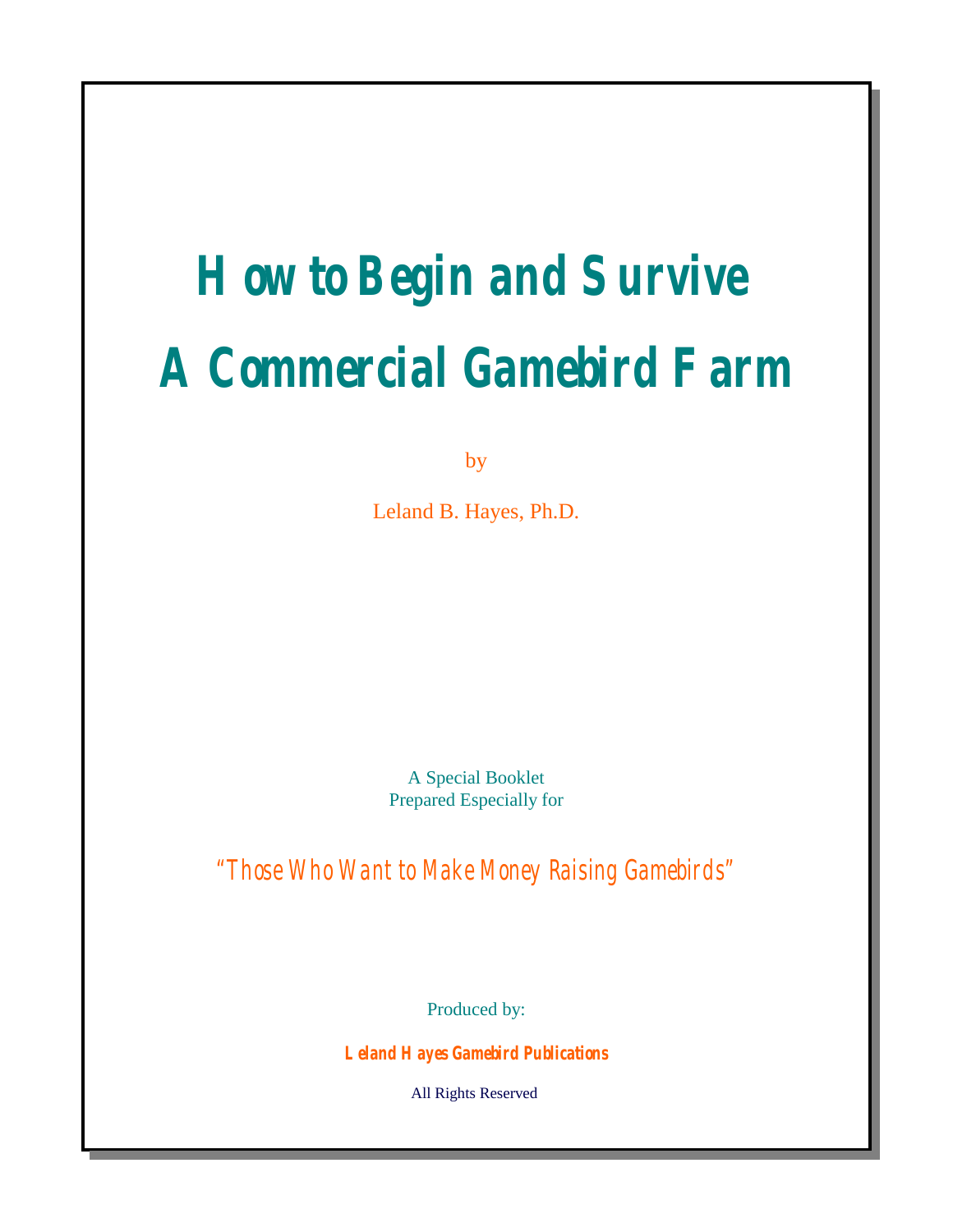# **HOW TO BEGIN AND SURVIVE A COMMERCIAL GAMEBIRD FARM**

BY

Leland B. Hayes, Ph.D.

## **HOW TO BEGIN**

#### **WHICH COMMERCIAL SPECIES SHOULD I RAISE?**

## **HOW TO SURVIVE**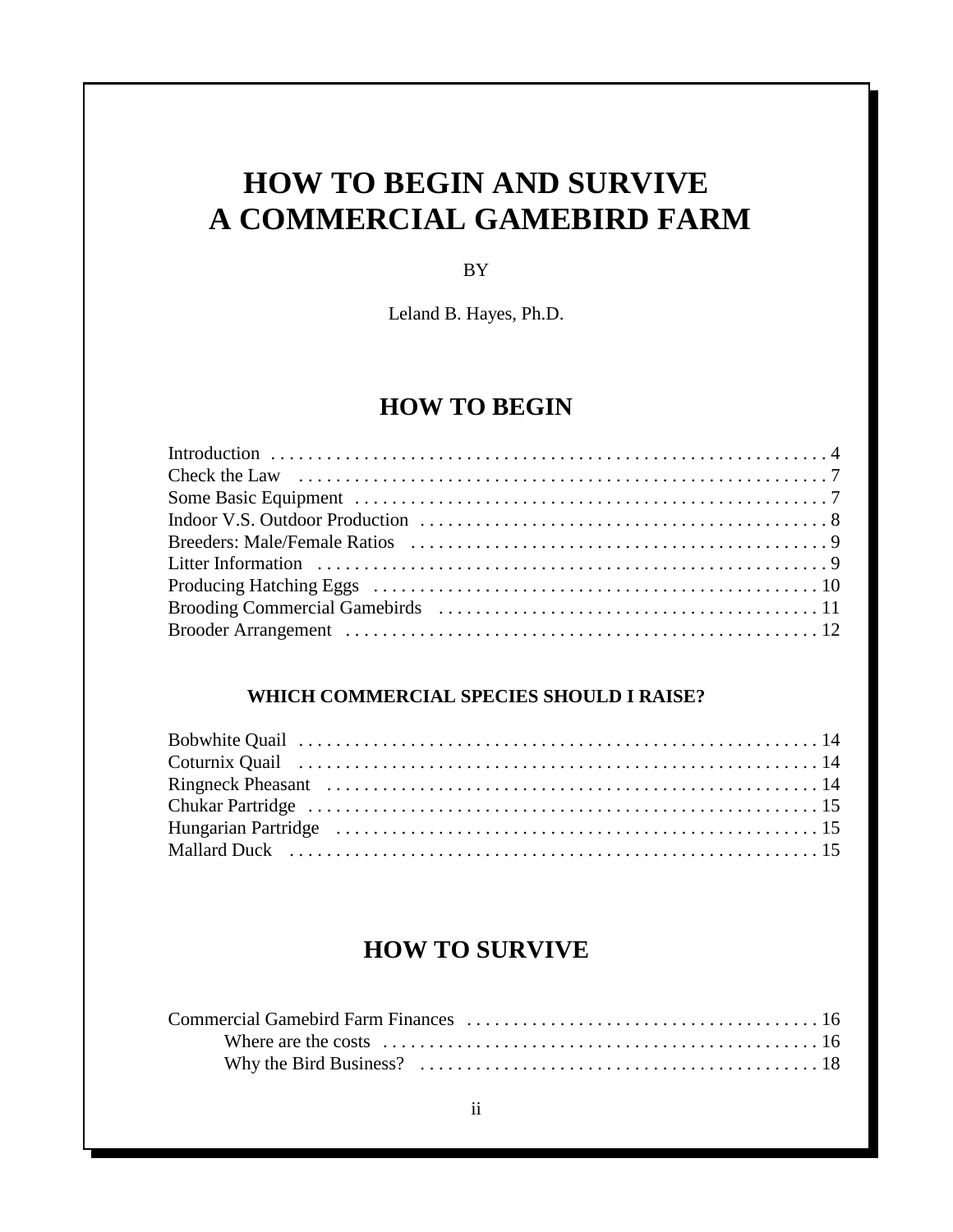## **MARKETING COMMERCIAL GAMEBIRD PRODUCTS**

| <b>SOURCES</b> |  |
|----------------|--|
|                |  |
|                |  |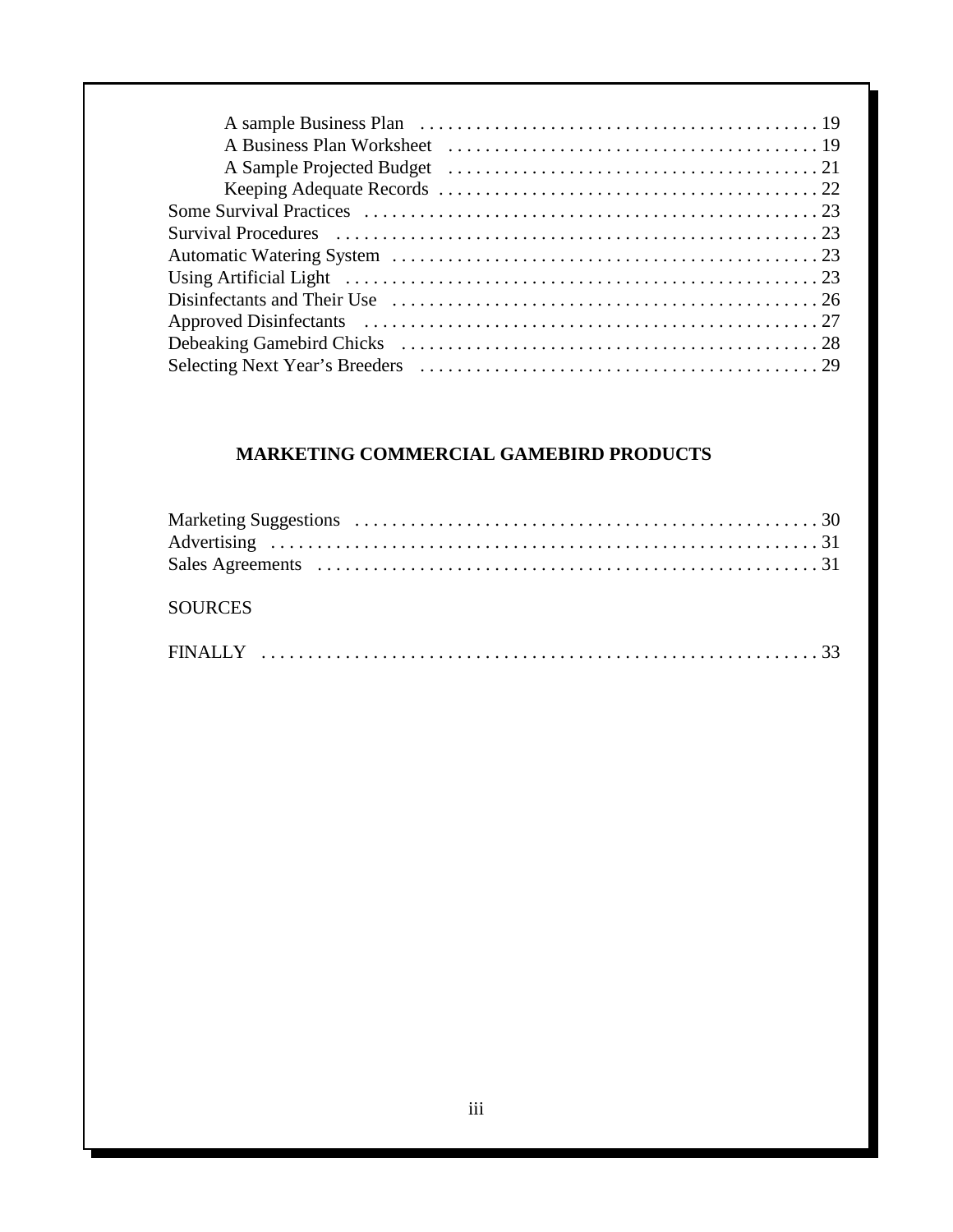#### **HOW TO BEGIN A COMMERCIAL GAME BIRD FARM**

In many ways "**commercial**" game bird breeding is identical to raising the ornamental species of game birds. There is a difference. Housing, management techniques, and even differences in the birds themselves contribute to some confusion as to what **"commercial"** as opposed to **"ornamental"** game bird breeding really is. However, at the root of the difference is the **motivation of the game bird breeder**.

Most "**ornamental**" species are raised by hobby aviculturists which do not have "profits" as a motive. These dedicated men and women usually do not even make enough "profit" to pay for the feed each year much less the cost of the pens, equipment, and labor. They are glad to donate their time and other costs of raising their favorite species. It can safely be said that few, if any, hobby aviculturists make any profit.

I am **not** suggesting that "profit" is a bad motive. The sheer **love of aviculture** can be found in both the hobbyist **and** the commercial breeder. By no stretch of the imagination can criticism be laid on the game bird producer that has as his goal (or one of his goals) the making of a profit. To gain a profit is a real accomplishment during these days of economic uncertainty. Our hats must go off in a salute to the management of a game farm that is a success as there are many hazards which must be overcome to reach success. There are some considerations which should be taken seriously by the prospective commercial game bird breeder.

Another important consideration is whether or not you have "scruples" about raising gamebirds which will be killed as part of their use. For many people this is a very important matter. I, for one, (believe it or not) am not comfortable raising gamebirds for the market. I know they are just a "product" and their purpose for being on this earth is to fulfill their destiny – but I still am uncomfortable with this. I suppose my main problem is that I get too attached to the little rascals. They become my friends and who wants to sacrifice a friend to the preserve shooter or for the dining table?

I must quickly say that I do not have any objection with the general commercial gamebird industry. It is just not for me. I will not criticize you if you want to do this – but I will not do it personally. Now, having said that - let's get on with our discussion.

**The dollar investment** that is required for commercial production of game birds and their products is probably the first consideration one should make. In a Commercial Game Bird Project there will be considerable investment required. There must be the cost of land. If one goes out and buys land for the enterprise the costs could be as high as \$50,000 for an acre of suitable land. The land should be in an area where it is legal to raise birds and also located close to an airport with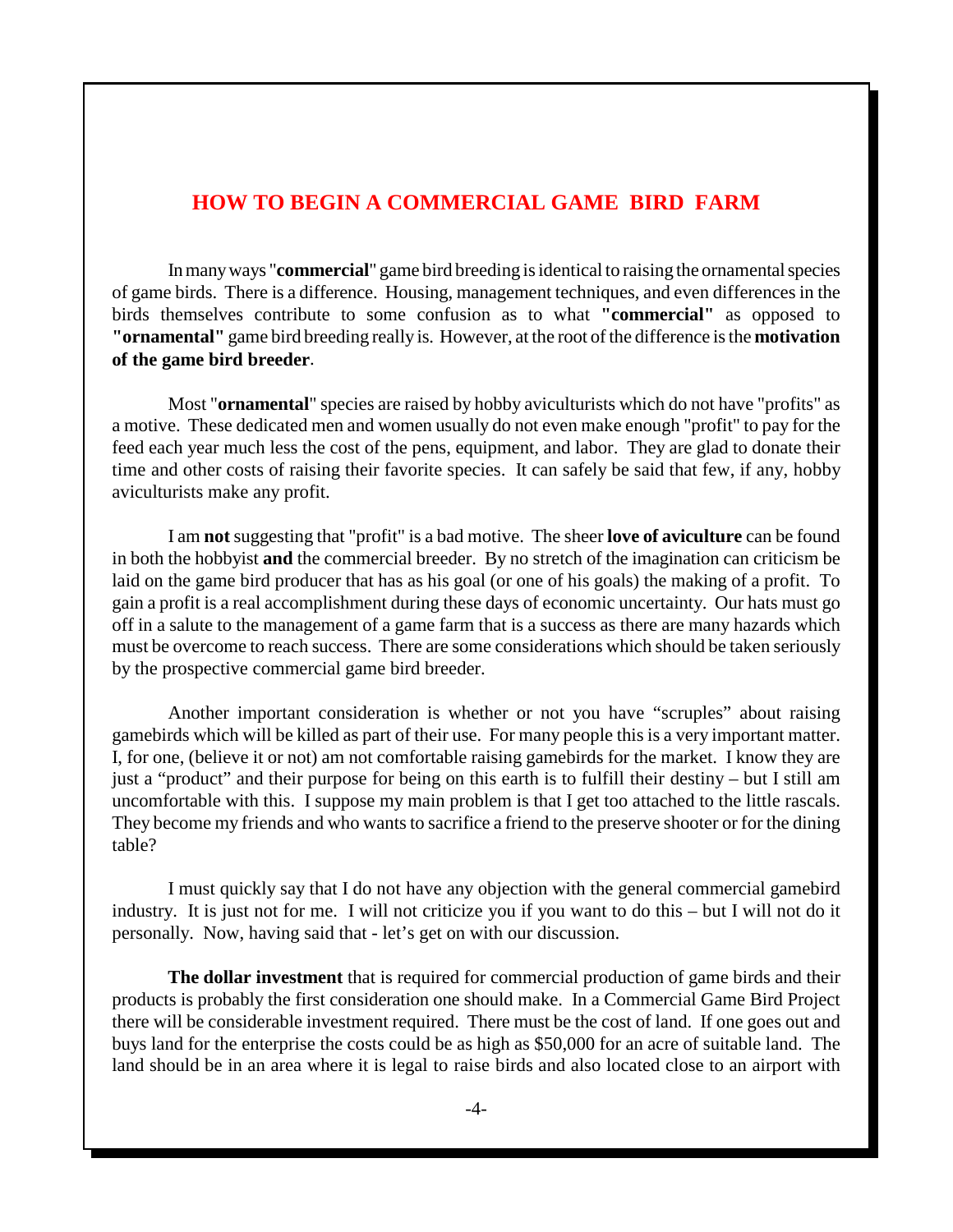suitable access. Besides land, there is the investment of pens and equipment which will be high at first, but can be spread over several years. Finally, an up-front investment will be for the birds whether one starts with hatching eggs, started chicks, or breeders.

It has been suggested by those with experience that to be assured of an income the person starting off in the game bird business should have enough money set aside to live on in case unforseen circumstances make it necessary.

**The size of the operation** will be a major consideration. This will be determined to a great extent by the amount of available financial capital. The size will also be determined by the type of bird(s) raised. More space is needed for Ringneck Pheasants than for Pharaoh Quail. The size, type and number of pens; the number of incubators; even the number and size of shipping containers will need to be determined to get a handle on the project.

How many birds or eggs should we produce to make a profit? This is a very good question and one that must be answered. It is hoped that after you read and do the worksheets of this booklet you will know what numbers are needed. It is probably fair to say that one must produce commercial gamebirds in the thousands to realize a profit. Since the income of the unit is comparatively small, many units must be produced to have any sizable income.

**Time investment** should also be a consideration. How much labor will be "volunteered" by the immediate family and how much will need to be paid for from the farm's income.

**The species of birds** which are to be raised needs some consideration. Basically, there are four general species of "upland" game birds that are raised commercially today. These are the **Pharaoh Quail** (Coturnix coturnix), the **Bobwhite Quail** (Colinus virginianus) the **Chuker Partridge** (Alectoris chukker), the **Ringneck Pheasant** (Phasianus colchicus), the **Northern Mallard Duck** (Anas platyrlhynchos). The **Hungarian Partridge** (Perdix perdix) and some of the more ornamental species are being raised more and more in large numbers and could be counted as commercial prospects. Obviously, the beginning breeder should choose a species that he has had some basic experience with.

**The local climate** will determine somewhat the species of birds the beginning game bird breeder raises. Most of the commercial species of game birds are tough enough that they can handle most any climate. These species are tough or they would not be candidates for mass production. However, if the breeder can do without heating houses and pens, his chance of success is greatly raised without the high cost of energy.

**The available market** should be considered very carefully. Who will buy the product? Will the sale price be enough to make a decent profit? Should eggs, chicks, young birds, or breeders be produced for the market? This should be carefully thought through and analyzed by the prospective game bird breeder. The market will determine to a great extent the type of birds that are raised. Of course, the gamebird breeder should consider carefully what he likes. It makes a real difference in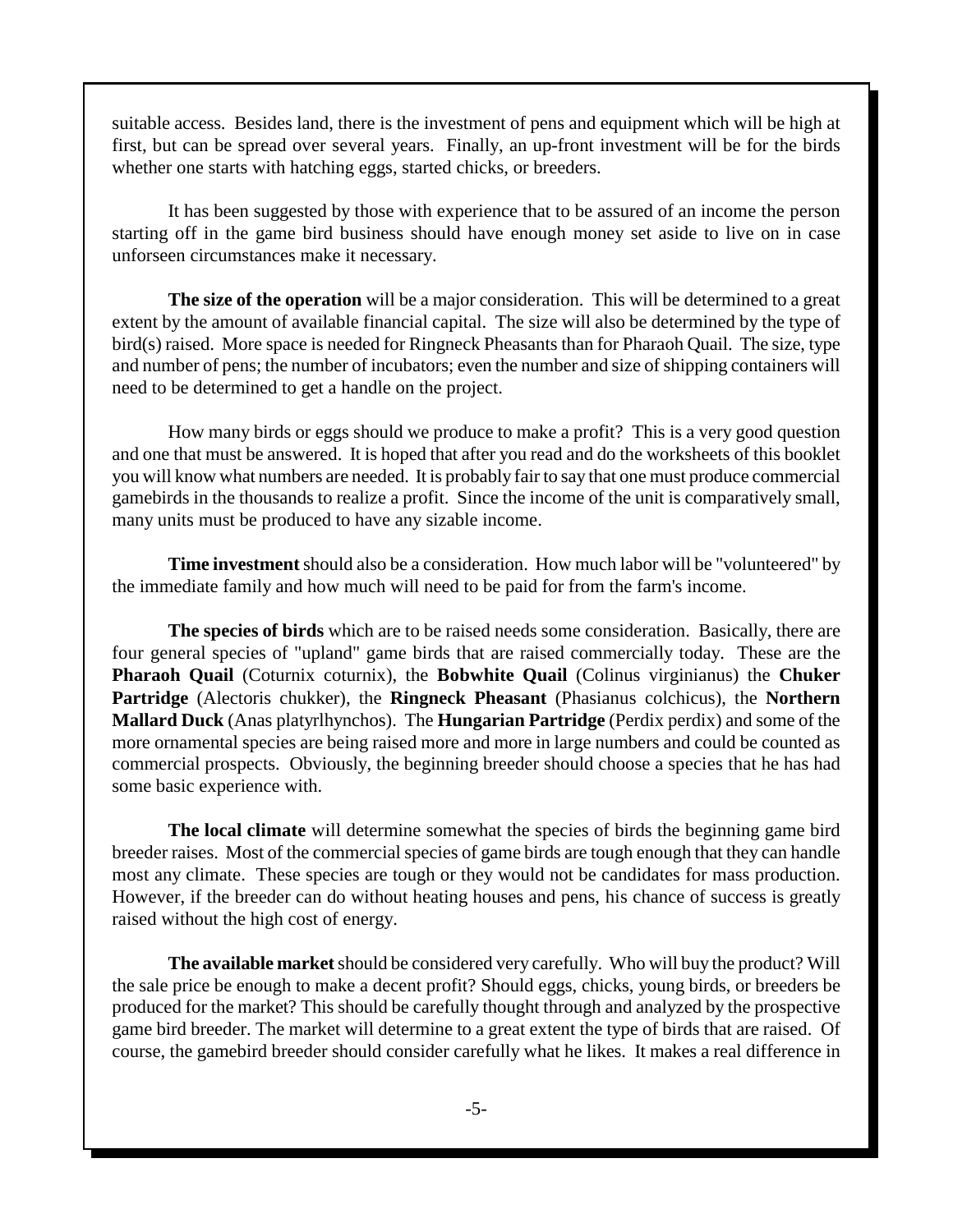motivation and attitude if we do things that we like to do. This is very true when it comes to choosing the species to produce commercially. Some people just don't like ducks, therefore they should consider another type of bird to raise. The same can be said about the upland species. Raise the birds that you like, your chance of success will be raised dramatically - if you like it!

**Using successful management practices in game bird husbandry** is essential. This area will separate the men from the boys. If all else goes well and one fails to produce the marketable product then all is lost. Most game bird producers develop their own methods of production. There is no **right** or **wrong** way to raise game birds commercially (if you get the job done). No two operations are alike. However, there are some proven ideas that have worked for others and could work for most anyone. These proven ideas will need to be adapted for use, but should prove to be good solid foundations on which to build a successful business. There are some obvious mistakes to avoid. The wise man or woman will take the mistakes of others and avoid them in his or her operation. It has been said that there are no failures in the game bird business if we learn from the experience. To **fail** in a real sense is **success** if one learns a lesson.

Do not go out and make a large investment without some kind of experience in dealing with the birds of your interest. To do this is folly! I know of several people that have done this very thing. On the whole, most of them have not made a success of it, but have failed and lost a lot of money. However, the new business may fare well for a year or two before serious trouble occurs due to bad luck or inexperience. Of course when you have a large investment hanging by a thread at best, you become a fast learner. Play with several hundred birds for a year or two to get the hang of how it is done. This will introduce you to the problems you can expect and it will also give you the good feeling of accomplishment when you succeed.

There are many people that feel that they cannot produce game birds on a commercial basis. Their arguments are varied and all contain some truth. The fact is, it is not easy to make a success of such an operation. However, if the breeder has an understanding of some basics, his task will be easier not only on him, but on his birds. It can be honestly said that if a breeder can successfully produce Bobwhite Quail in small numbers, he can raise any species of game bird on a large scale. If the basic needs of the birds are met in an efficient and economical way there will be success in at least producing the birds. All captive birds need 1) proper environmental conditions, 2) proper nutrition, 3) proper shelter, 4) and proper protection from diseases. When these conditions are met, the birds will "do their thing" and reproduce themselves.

To raise Bobwhite and Coturnix Quail, Chukers, Ringnecks or Mallards on a commercial basis, the breeder will simply use the **basic principles** on a larger scale. These basic principles are given in detain in my book, Upland Game Birds, Their Breeding and Care. I do not discuss waterfowl specifically in the aforementioned book, but the basics still will apply. Each species has **different characteristics** that will dictate how they are handled. It will be a matter of keeping the characteristics in mind when dealing with each of the species.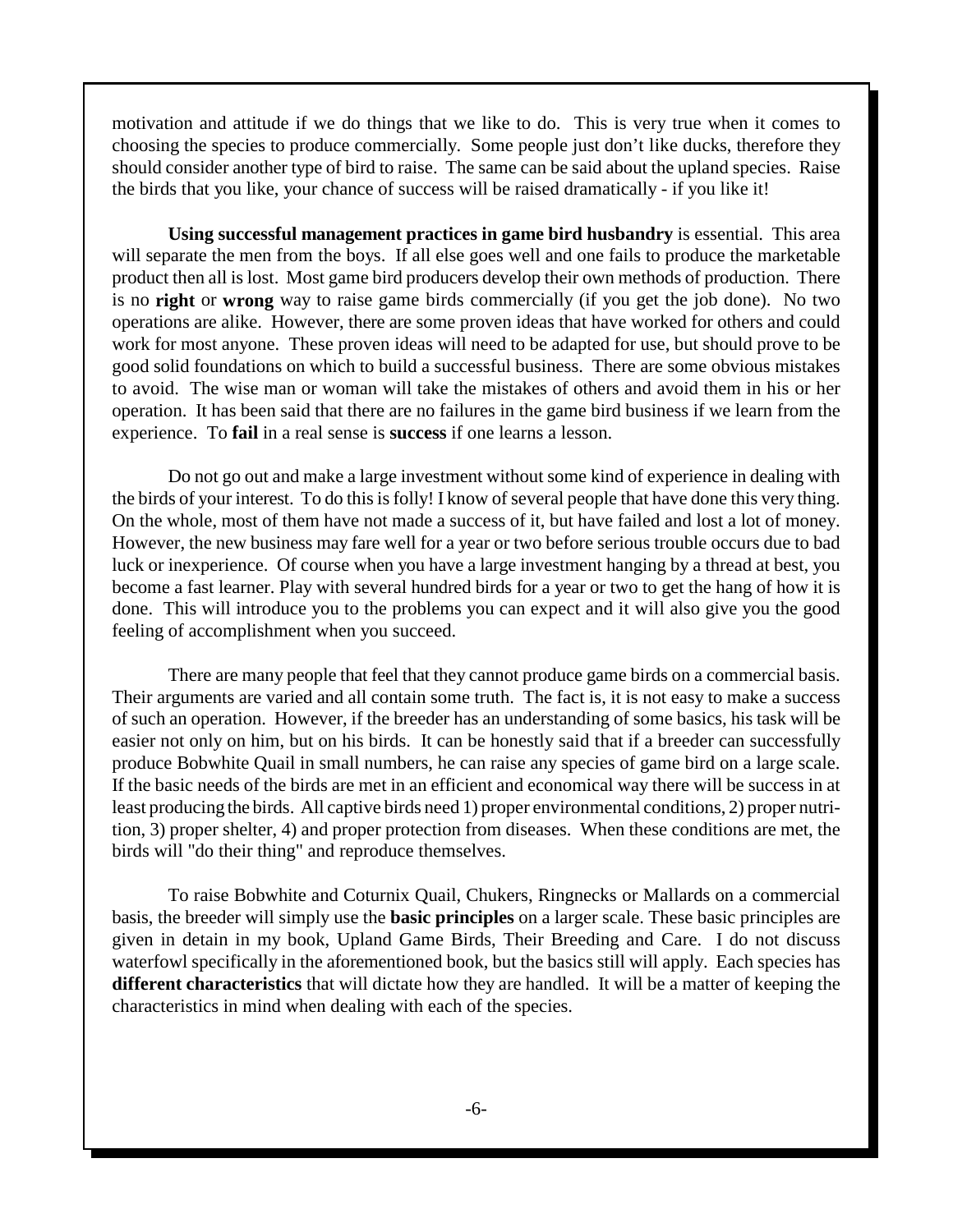#### **CHECK THE LAW**

The very first thing a prospective commercial game bird producer should do is **check the law** in the state domiciled. Most states have laws governing the keeping of native (and some foreign) game birds in captivity. The regulations vary with each state so be sure and check before ordering eggs, chicks, or stock.

All aviculturists should operate within the law. For the sake of the whole fancy, we should not only obey the law ourselves, but encourage others to do the same. When only a few violations occur then broad regulations are imposed on us.

#### **SOME BASIC EQUIPMENT**

To produce game birds on a commercial basis there are some items that will be needed such as feeders, waterers, nest boxes, dust boxes, breeding coops, brooders, heating elements, growing pens and some miscellaneous items.

Most of the equipment can be home-made when only a few birds are raised. However, we would strongly recommend that the commercially produced battery brooder units and growing units be considered by the potential breeder. At first, these may appear too expensive, but in the long run they will actually save money as they are more sanitary, easier to clean, and cut down on labor and maintenance.

Requirements of any breeding unit include:

1) **Size**- breeder pens for pairs can be as small as one foot square. Keeping birds in this small space brings on the threat of feather picking, cannibalism, and spread of disease. We prefer more space for our quail breeders and as a result can expect more egg production. Since most strains of Bobwhite, Coturnix, and Chukker Partridge have much of the wildness bred out of them they do quite well in the smaller cages. I have found that the Ringneck Pheasant stock never seems to calm down. However, when you get your breeding stock be sure that you are getting this "gentle" strain if this is what you want. The strains of Mallard Ducks that are commercially raised are the smaller good-flying birds. If the market requires "wild natured" birds for release then consideration should be made concerning the size of the breeder pens.

2) **Wire**- all wire should be small enough to prevent the birds from getting their heads caught in the openings. The floor wire should be smooth 1/4 inch hardware cloth. Larger wire floors should be used for keeping birds off of the ground. Some duck producers keep young growing ducklings up on wire the first few weeks. Also, some duck breeders have a ramp that the ducklings can climb up into a pan of water to bathe in. Remember, a duckling does not float and will drown until he is three weeks old if he does not have a mother duck to transfer her feather oils to him.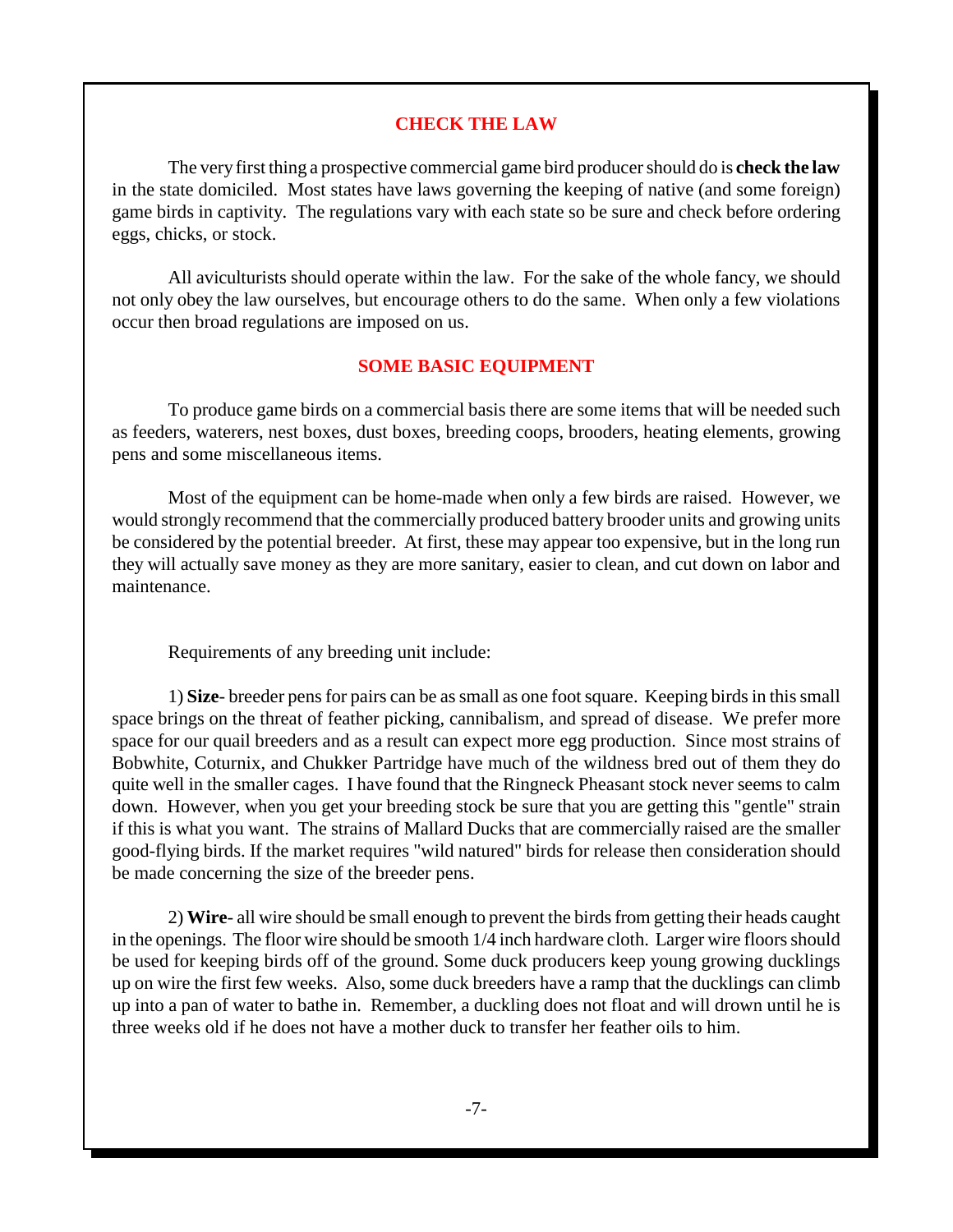3) **Roof**- there should be a waterproof roof on pens that are kept outside to protect the feed and water from the rain. In hot climates, the birds need shelter from the hot sun also. The dark area under the roof gives security by providing a place for the birds to hide. When we raised Ringneck Pheasants in large outside pens, a shelter was placed in one end. They refused to roost in it even on nights that got below zero. At first we were concerned, but then relaxed over the situation and never lost a bird from the weather.

4) **Nest and dust boxes**- for quail, a good size for the nest box is 6 X 6 inches and about 5 inches high. The nest box can be open-topped or closed-topped with an entrance. Fill the box with straw. Years ago we used coffee cans for nests quite successfully which proves that the birds are not particular.

For pheasants, we have used bales of wheat straw and even garbage cans placed in strategic places. Wooden boxes can easily be made and most of the time the birds will use them with the exception of a few hens that seem to drop their eggs when they get the urge.

Mallards will lay eggs about anywhere. However, to make the birds more comfortable and to keep the eggs as clean as possible I provide some hiding places for them to use. Bales of hay make good places for nests and hides.

Dust boxes for small wire bottomed cages ( quail and chukars) can be made from wood or metal. I like dust boxes to be about  $6 \times 6 \times 5$  inches. Place them away from the feed and water to cut down dust contamination. Of course Mallards do not use dust boxes, they prefer a good bath.

#### **INDOOR V.S. OUTDOOR PRODUCTION**

The breeder will have to make the decision as to which method he wants to use. His decision will be based upon one or all of the following criteria.

> 1) The cost that is involved in a particular method of propagation. The cost of pens and other special equipment should be considered. Carefully consider the long range costs, as many times better birds can be produced by spending a little more "up front".

> 2) It would not do to try to brood very young chicks outdoors in a very hot or cold climate. Some sort of compromise will have to be made if this is necessary.

> 3) Perhaps, the best method would be a combination of both indoor and outdoor propagation. For example, start and brood the chicks inside until they feather out fairly well, then place them outside in a controlled way. Let them get out of the night air and still enjoy the warm sunshine on clear days. Actually, this method will produce much healthier and better feathered birds.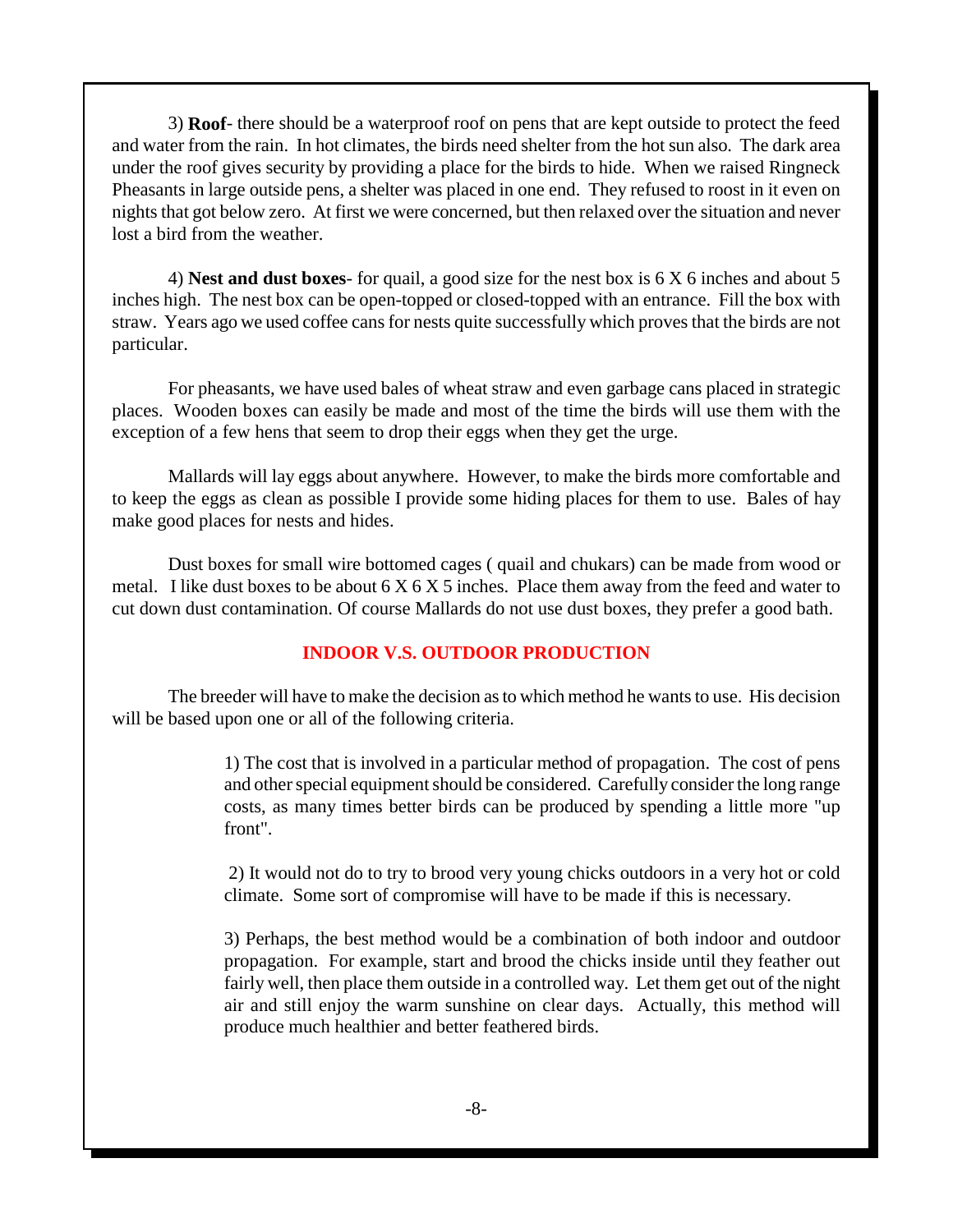#### **BREEDERS: MALE/FEMALE RATIOS**

It costs money to have more males than really needed. Spares should be kept, but each extra mouth to feed adds to the expense of chick production. Taking into account the cost per male and the number of chicks produced, it may be wise to consider more hens (kept in breeder flocks) and fewer males (less fighting and expense). Even if a sacrifice of fertility is taken into consideration, it may be worth cutting down on the number of males.

The number of males to females should be determined by the number of chicks produced and the cost per chick. The number of fertile eggs is more important than the number of total eggs laid. A sharp pencil here could mean more profits at the end of the year.

#### **LITTER INFORMATION**

The type of litter used in floor brooding is very important. Birds raised on the ground pose a different set of manure problems than those raised on wire (Smith, 1984). They are in constant contact with the manure and subject to all of the hazards associated with it. Many different types of materials are used for litter. Many years ago when we lived in Montana we used a material that was purchased from the local feed store called "bothilumeum". It was mined from the ground and cleaned up before packaging. It was absorbent and very inexpensive and worked like a charm. I have not seen any in a number of years and fear that inflation has made the price so high it is no longer economical to use the material for litter. Pine shavings is probably the best litter for general use as it is readily available and is inexpensive, while having a high absorbency. Hardwood shavings is not as good as they tend to promote fungal growth which causes brooder pneumonia (Aspergillosis). Clean sand is popular, but does not absorb moisture well (it holds it between the grains) and it is hard on feet of birds as it tends to pack. Also, sand is eaten by the chicks and this can cause problems. A good litter will be as free of dust as possible.

I would recommend that the old litter be removed after each batch of chicks. Some breeders simply place a new layer over the old and it works well for them. Of course, if the litter is wet it is imperative that it be removed so as not to have any excessive dampness in the material. I would never reuse old litter. There is too great a risk of spreading disease from one group to another. The thought in using old litter is the chicks have a chance to build an immunity and thus are "vaccinated" naturally by developing an immunity to the disease present. At any rate, remove all litter at least once a year and completely disinfect the house. The better litter will absorb twice its weight in water.

When thousands of birds are raised, litter costs are very important. Litter is one of the best prevention of disease that one can invest in. Do not cut corners in keeping your birds clean.

The following chart (Smith, 1984) shows the moisture holding ability of some common litter materials (Pounds of water/pounds of litter):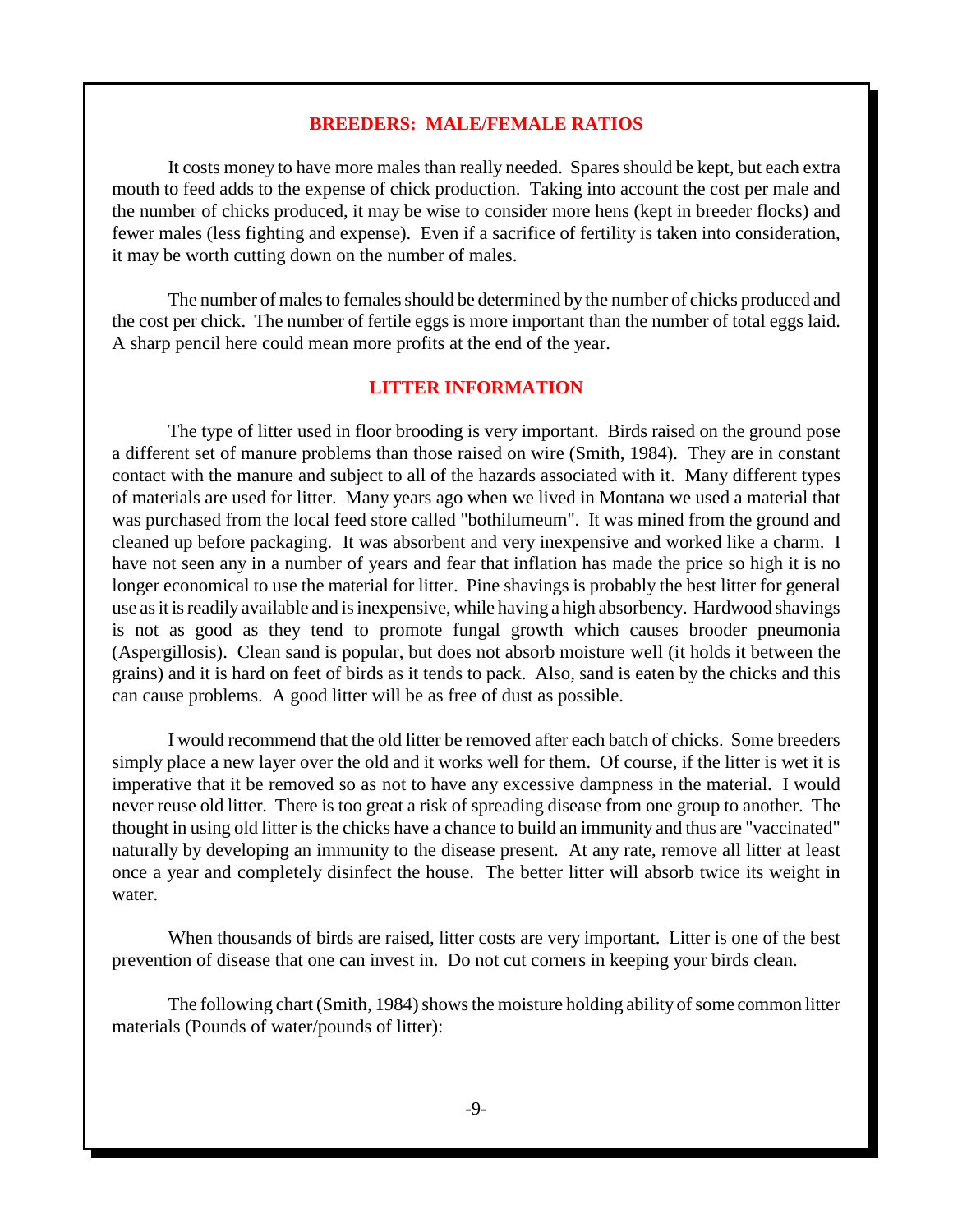# **LITTER MATERIAL MOISTURE ABSORBED**

| Pine Straw      | 2.07 |
|-----------------|------|
| Peanut Hulls    | 2.03 |
| Pine Shavings   | 1.90 |
| Rice Hulls      | 1.71 |
| Pine Bark/Chips | 1.60 |
| Corn Cobs       | 1.23 |
| Pine Sawdust    | 1.02 |
|                 |      |

The most vulnerable time of the chick's life is when it is young living under brooding conditions, so make sure that they receive the proper care with all precautions made available to them. This is the reason that I personally like to keep feed and water before my birds at all times. With some type of light they can eat all night and day and grow at a more rapid rate. I have always felt that it behooved me to get the young birds mature as soon as possible. This makes some sense too when we think of the economics of getting the birds marketed sooner. The longer you keep them the more expense they will bring and thus cut down the profit margin.

#### **PRODUCING HATCHING EGGS**

Dr. J.R. Cain from Texas A&M says that there are three goals that would make any game bird producer happy.

**Goal #1**. Increase the number of fertile eggs per hen per year. This would mean fewer hens to produce eggs. Attainment of this goal requires increases in both egg production and male fertility.

**Goal #2**. Increase in growth and feather rates. This requires a look at genetics and nutrition.

**Goal #3**. A bird which looks and performs on the shooting resort like a wild bird.

To attain these goals the breeder must control and use the mechanics of genetics and environment. If careful selective breeding is continued over several years, the breeder can develop the ideal bird for his particular market. The application of a genetic selection process has been overlooked by the game bird industry at large. Most operators just pick out birds that they think look good for next year's breeders without any understanding or purpose of what their breeding goals are. For example, if three lines of birds were selected for specific characteristics, the three goals mentioned earlier would be attained in about five years.

**LINE A**. Selected for increased egg production. This characteristic would be the chief concern in selecting the breeders for each succeeding year.

**LINE B**. Selected for feather quality and wildness. If birds are not produced for release on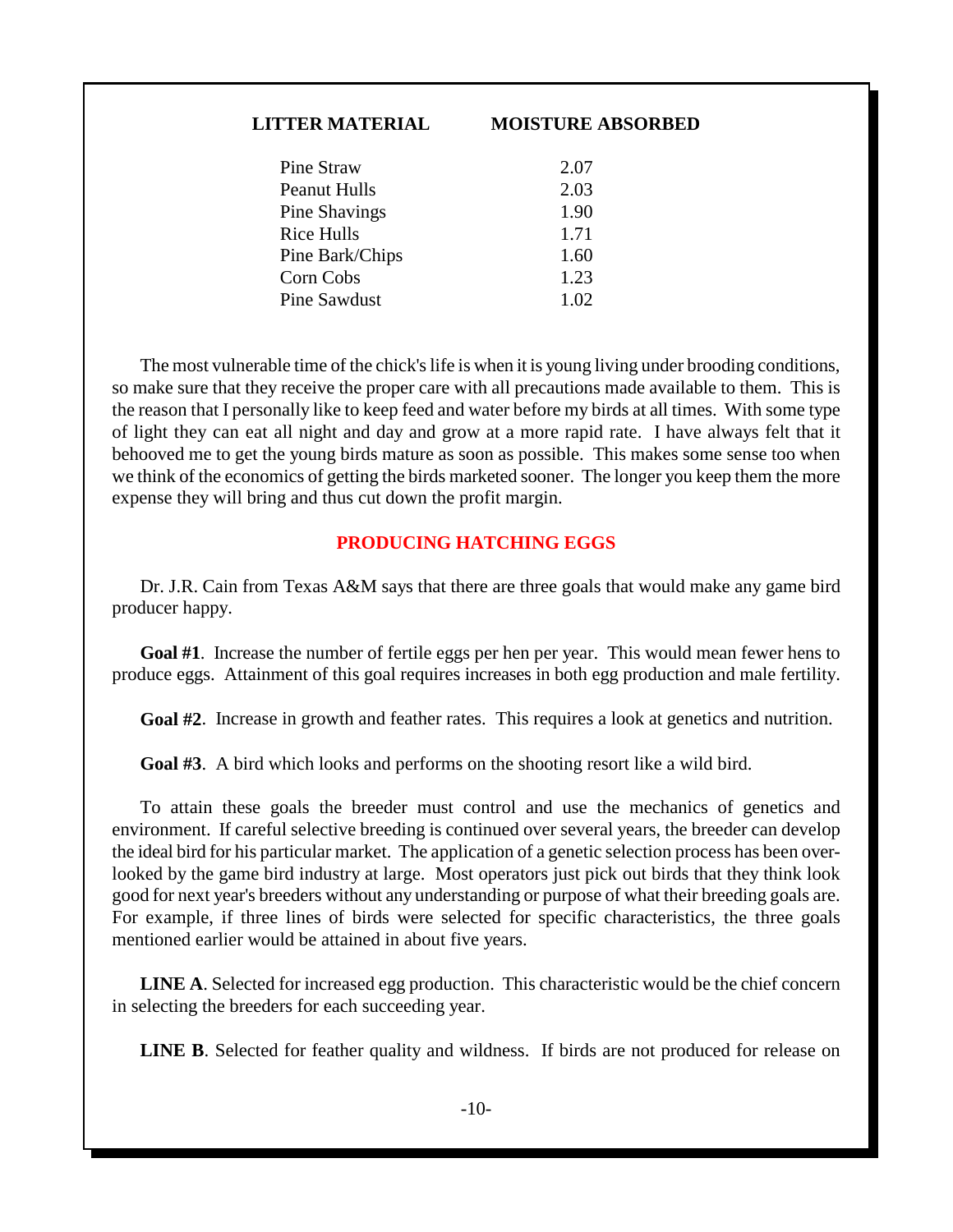hunting preserves, then another obvious characteristic would be chosen.

**LINE C**. Selected for fast growth rate, body size, and good fertility. By crossing the lines, good quality birds could be produced to meet the criteria of the breeder.

Speaking of selection to improve the birds, I read of an experiment by Nesbeth and his coworkers at the University of Florida. These men began with 400 female and 200 male Bobwhites and selected for body size and hatchability for two generations. With only these two selections the body weight was increased over 12%!

#### **BROODING COMMERCIAL GAME BIRDS**

The keeping of young chicks at the right temperature is called **brooding** and is well known to anyone who has ever seen a barnyard broody with her young chicks. Surprisingly, in most areas the job of keeping the chicks at the correct temperature is harder then one would imagine. Most would think it hard to keep the chicks warm enough, but the opposite is true in most of the cases. Many times each year I get calls from distraught breeders that cannot keep their young chicks alive. Upon questioning, I discover that they have "cooked" the chicks and dehydrated them and of course, they die. **Overheating** rather than not enough heat is prominent in the South and warmer climates during the summer months. Young Mallards are surprisingly hardy after the first three days of life. They can easily be overheated. All babies will tell you if they are comfortable by panting, piling up and chirping.

There are three basic methods of brooding chicks whether they are Pheasant, Quail, or Chukars. 1) **Spot heat brooding** which simply is giving the chicks a localized heat source in which they can come and go according to their own body temperature regulator. This is probably the most commonly used method. Many would agree that it is the safest as the chicks can regulate themselves. I have always used this method of brooding personally. The main consideration, other than being able to sleep at night and not worry about the temperature of the chicks, is the cost factor. Since a small area is heated the cost is lower. One can use one or several of the efficient heat lamps to throw an area of heat in one corner for the chicks to use. Another advantage of this system, if several heat lamps are used they can be turned on and off to keep a rather constant temperature. The use of thermostats is very easy with this method. When using the infa-red bulbs for heating they come in several sizes. Be sure and do not overheat your chicks.

2) The second method of brooding chicks is called **whole house heating**. The whole house is warmed to the correct temperature and the chicks have no choice in the matter. In colder climates this may be a problem as the area heated is on the floor and the heat naturally rises.

3) The last method is a variation of the first two and is called **partial house heating**. This simply is a system that heats only a partial area of the house and gives the chicks the option of going to the desired temperature. The area heated is just big enough to hold all of the chicks at one time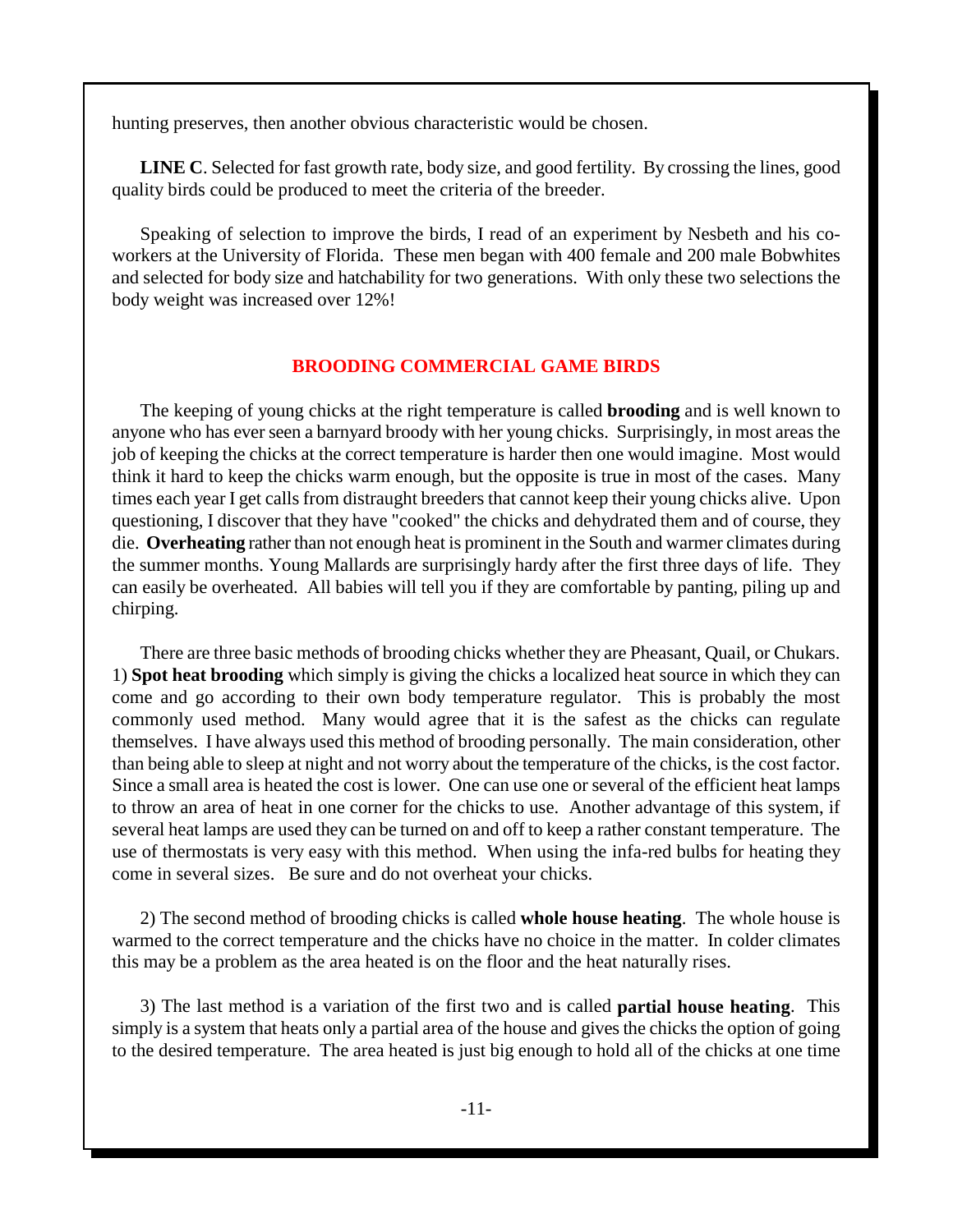and is made larger as the chicks grow. The makes the method more economical then the second method.

#### **BROODER ARRANGEMENT**

The first priority of any brooder arrangements is to **meet the needs of the chicks**. This means that the **heat source** should be available to all of the chicks. Also, the **feeders and waterers** should be available and spaced so that each chick will have ample opportunity to eat and drink at will.

A good plan is to alternate the feed and water around the heat source so that the needs of each chick is met. Be sure and have enough feeders/waterers so that the chicks can easily eat and drink at will.

All methods of brooding require adequate **ventilation** for the chicks to grow healthy. The house brooding method especially requires good ventilation to reduce "sweating" and to get rid of all moisture possible. This cannot be emphasized too much Even in cold weather there should be adequate ventilation. This may mean that some heat is lost out of the ventilator (or windows) but that heat that goes out carries with it unwanted moisture. I found this out early when my windows and walls got covered with a sheet of ice when living in Montana and Central Oregon. I was amazed at how much moisture the chicks put into the air through their breath and droppings. It may pay you to invest in some kind of fan to move the air out of the building for proper ventilation.

A common brooder temperature chart would be as follows:

| Age in Days |            | <b>Brooder Temperature</b> |  |
|-------------|------------|----------------------------|--|
|             | $1-7$ Days | 90-95 Degrees              |  |
|             | $8 - 14$   | 85-90                      |  |
|             | $15 - 21$  | 80-85                      |  |
|             | $22 - 28$  | 75-80                      |  |
|             | 29-35      | 70-75                      |  |
|             | 36 Plus    | 70                         |  |
|             |            |                            |  |

The above chart will vary under certain conditions of course. It is always a good idea to let the chicks themselves tell you which temperature they prefer. You can know this by watching their actions while sleeping or resting. If they bed down in a close group next to the heat source then perhaps they are too cool. One of the signs of being too cold is the constant chirping. This can also be a sign of a disease problem. If they scatter out and are not in any apparent group then they are about right. Excessive chirping can indicate they are too cold. Panting with wings drooped indicates too much heat.

#### WHICH COMMERCIAL SPECIES SHOULD I RAISE?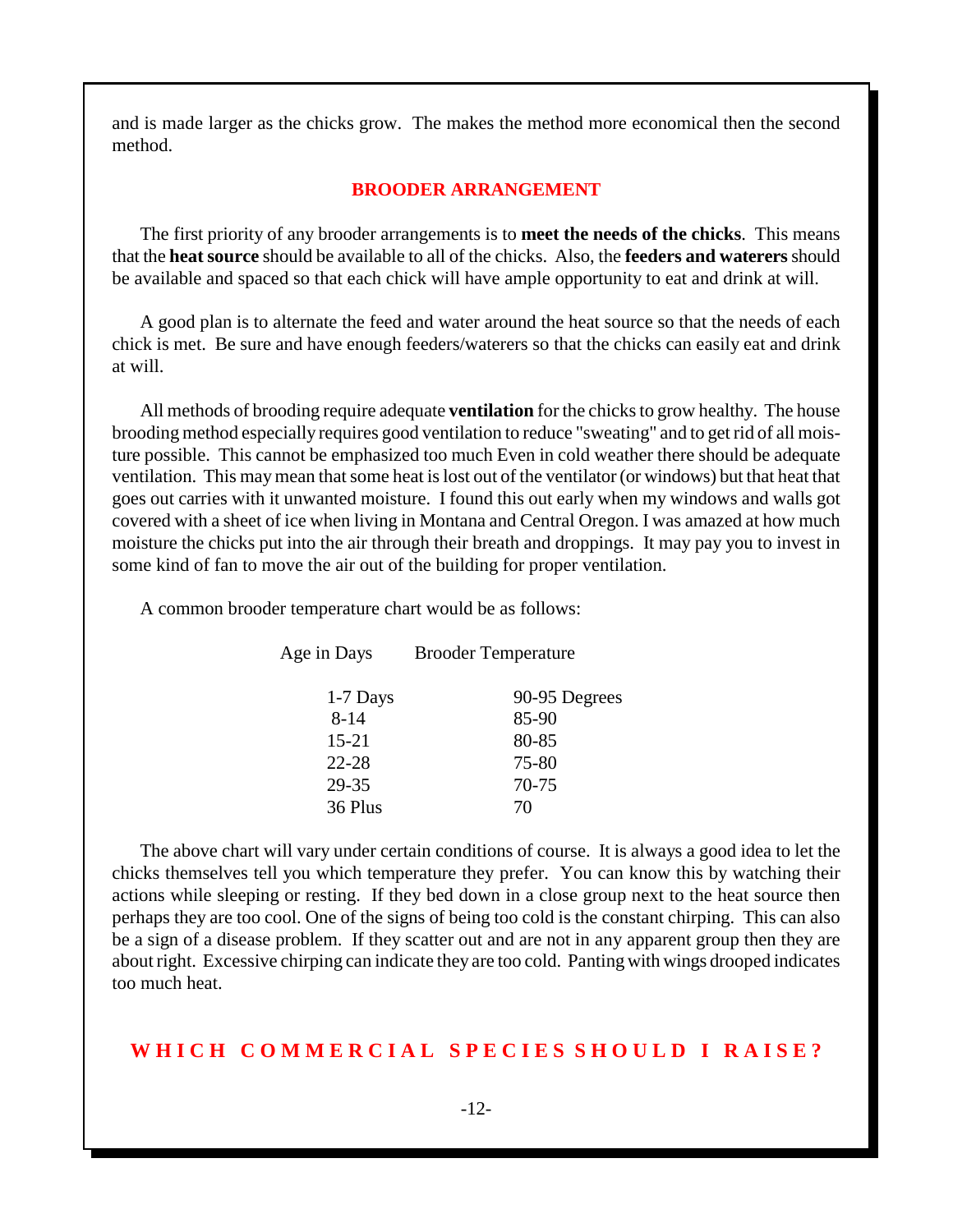One of the critical decisions that must be made before going into a "commercial game bird venture", is the deciding by the breeder which species he will work with. As was discussed in the previous articles on the subject, there are many things to consider when deciding to raise game birds commercially. All of these decisions will ultimately affect the species which will be raised.

Decisions concerning such things as marketing conditions, size of pens, available land, amount of investment, climate, etc., will be a determining factor in the selection of the species.

 Basically, there are five general species of "upland" game birds that are raised commercially today and the one waterfowl species.

These commercial species are:

**Ringneck Pheasant** (Phasianus colchicus) **Chukar Partridge** (Alectoris chukar) **Bobwhite Quail** (Colinus virginianus) **Pharaoh Quail** (Coturnix coturnix) **Hungarian Partridge** (Perdix perdix) **Northern Mallard Duck** (Anas platyrhynchos)

The Hungarian Partridge and some of the more ornamental species are being raised more and more in large numbers and could be counted as commercial prospects. It is hard to say which of these is the most popular in today's market as there are many breeders across America raising each very successfully. Most of the pheasant breeders are in the North, while breeders of other commercial species are in all climates. The duck breeder should make sure that he gets the wild stock that the market demands when getting breeders or hatching eggs.

I have raised all of these species in the past and must confess that I have some prejudices in the matter, but will do my best to be objective in presenting arguments for all sides. (One of the great things about aviculture is there is some species that will be ideal for every breeder.)

Again, I must emphasize that before going into any commercial venture the breeder should have had some basic experience with the raising of game birds. How can one know if he will like game bird propagation unless some kind of experience has been obtained?

It would be a good thing if the prospective breeder could visit a commercial game bird farm. I hesitate to mention this as most commercial operations discourage or forbid visitors. Their reasons are sound enough. The threat of disease being brought to a farm is a real concern. Also, many commercial breeders do not want to help someone that will become a competitor. If you can get permission to visit a game farm, by all means, do so. It will give you a very good grasp of what is involved.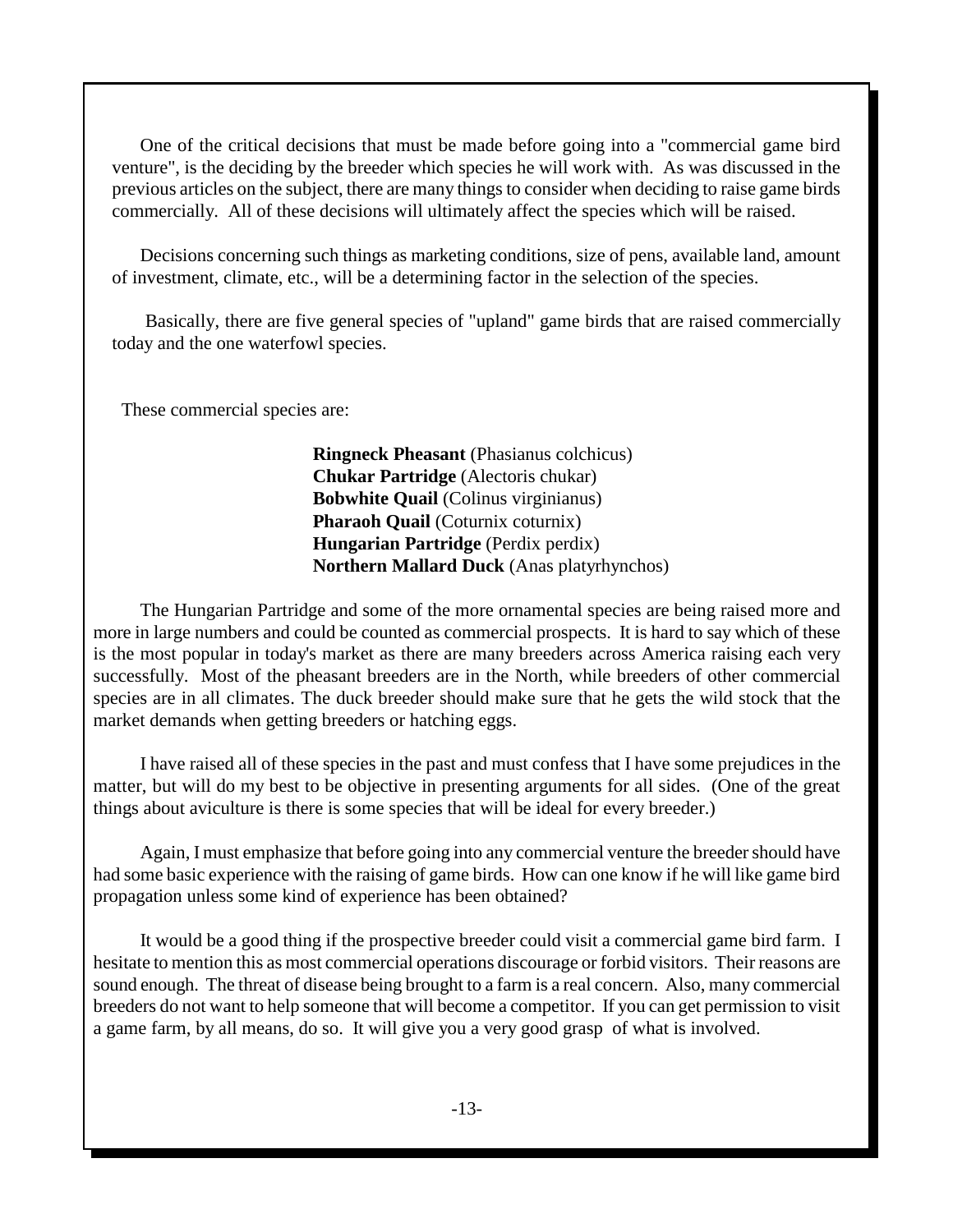Before you make a final decision as to the species of birds you will raise, you might want to consider getting into each of the four species in a small way for a year or two. With this knowledge you can go all out on the species that you really feel is the one for you.

Let us look at some of the **ADVANTAGES** and **DISADVANTAGES** of each of the four species:

#### **BOBWHITE QUAIL**

**ADVANTAGES:** 1) Good stock available. 2) Small pens satisfactory. 3) Shooting preserve and table market. 4) Hen lays 75 eggs per season. 5) Can be brooded in large groups. 6) Gentle temperament.

**DISADVANTAGES:** 1) Difficult to sex when day old. 2) Very cannibalistic. 3) Very delicate when young. 4) Susceptible to diseases. 5) Must be pair mated (requires more pens). 6) Cannot take extreme cold. 7) Must be debeaked. 8) Cannot use standard poultry equipment. 9) Cannot overcrowd. 10) Market very viable.

#### **COTURNIX QUAIL**

**ADVANTAGES:** 1) Very rapid life cycle. 2) Good stock available. 3) Easily managed photo-period. 4) Can be sexed at day old. 5) Hen lays 250 eggs per year. 6) Economical to maintain. 7) Ready for market at 8 weeks (meat). 8) Egg market available. 9) Resistant to diseases. 10) Females begin to lay at 35 days of age. 11) Short hatching time. 12) Can be colony bred on wire.

**DISADVANTAGES:** 1) Habit of flying straight up when disturbed. 2) Cannibalistic. 3) Droppings very moist. 4) Must have specialized equipment (cannot use poultry products). 5) Males aggressive during breeding season. 6) Cannot take extremely cold weather. 7) Cannot be frequently handled. 8) Easily frightened. 9) Must have adequate diet. 10) Many thin-shelled eggs.

#### **RINGNECK PHEASANT**

**ADVANTAGES:** 1) Good stock is readily available. 2) Market is available for meat birds and shooting preserves. 3) Can be colony bred on the ground. 4) Can be brooded, raised and maintained in large groups. 5) Chicks can be sexed on first day. 6) Take cold very well. 7) Lay 60-80 eggs per season per hen in ideal conditions. 8) Live weight at 14 weeks, 2.37 pounds. 9) Poultry equipment can be used.

**DISADVANTAGES:** 1) Cannot take extremely hot weather. 2) Require large incubators, pens and equipment. 3) Bad about cannibalism. 4) More expensive to ship. 5) Sometimes females hard to market. 6) Slow to mature. 7) Wild temperament. 8) Difficult to keep records of egg production in colony pens.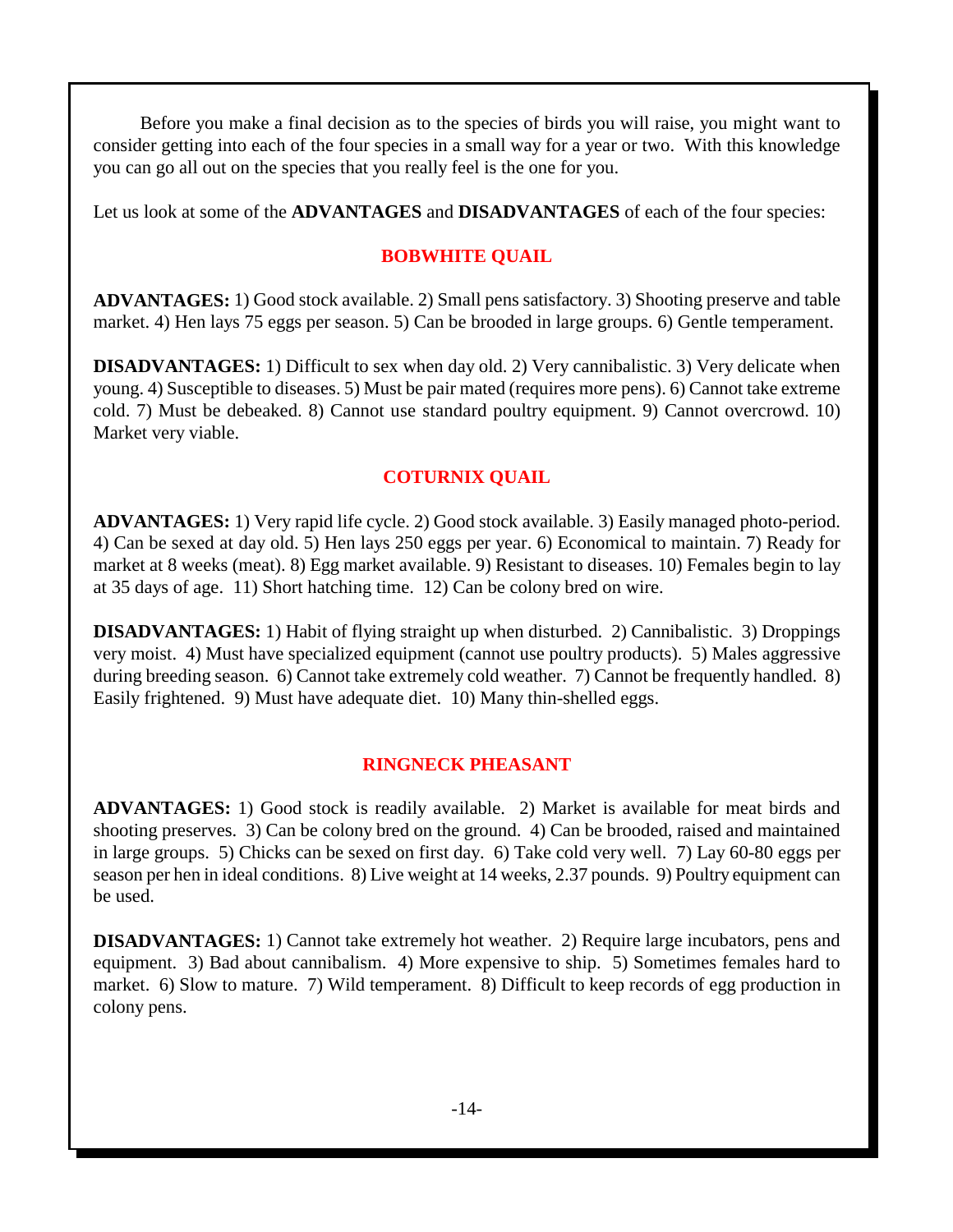#### **CHUKAR PARTRIDGE**

**ADVANTAGES:** 1) Good market for shooting preserves and food consumption. 2) Stock easily obtainable. 3) Can be kept on wire. 4) Can be colony bred and brooded. 5) 60-100 eggs per season per hen. 6) Very little cannibalism. 7) Can take cold weather. 8) Marketable at 16-20 weeks. 9) Common poultry equipment can be used. 10) Rather disease resistant.

**DISADVANTAGES:** 1) Difficult to sex. 2) Males aggressive during breeding season. 3) Sometimes market becomes "flooded." 4) Must not be over-crowded.

#### **HUNGARIAN PARTRIDGE**

**ADVANTAGES:** 1) Good market as few breeders are into these birds. 2) Can be kept on wire. 3) 40+ eggs per season per hen can be expected. 4) Can take cold weather. 5) Common equipment can be used in hatching and breeding. 6) Good price can be obtained for birds.

**DISADVANTAGES:** 1) Stock is more difficult to obtain. 2)Must be kept in pairs. 3) Must not be overcrowded. 4) Market will have to be developed as not as many game preserves are using them.

#### **MALLARD DUCK**

**ADVANTAGES:** 1) Stock in the form of breeder birds or eggs are readily available. 2) Good market can be developed especially for aggressive salesmanship. 3) Hens lay large number of eggs. 4) Can take cold weather very well. 5) Can be colony bred and young birds can be colony brooded. 6) No cannibalism. 7) Common poultry equipment can easily be converted for use.

**DISADVANTAGES:** 1) Cannot take heat well. 2) Have very messy droppings which need daily care. 3) Markets need to be developed in some area of the country. 4) Susceptible to deadly virus and bacterial disease (usually not a problem).

\*\*\*\*\*

To summarize, there is not a perfect species to raise. It all depends on what you want to do, balanced with the demand of the market, and of course the amount of capitol that you have to invest in the project.

It will be a good idea for any breeder to take some time in making the decision as to which species he will raise commercially. He needs to keep in mind that all of these commercial breeds lay eggs in early Spring to early Summer. If the time is not considered, the slothful breeder may loose a whole year by waiting too late to book his eggs or breeders.

It is always a good idea to shop around for the best stock or eggs at the best price. It should be pointed out that the cheapest stock and eggs are not always the best buy. This is an area where the best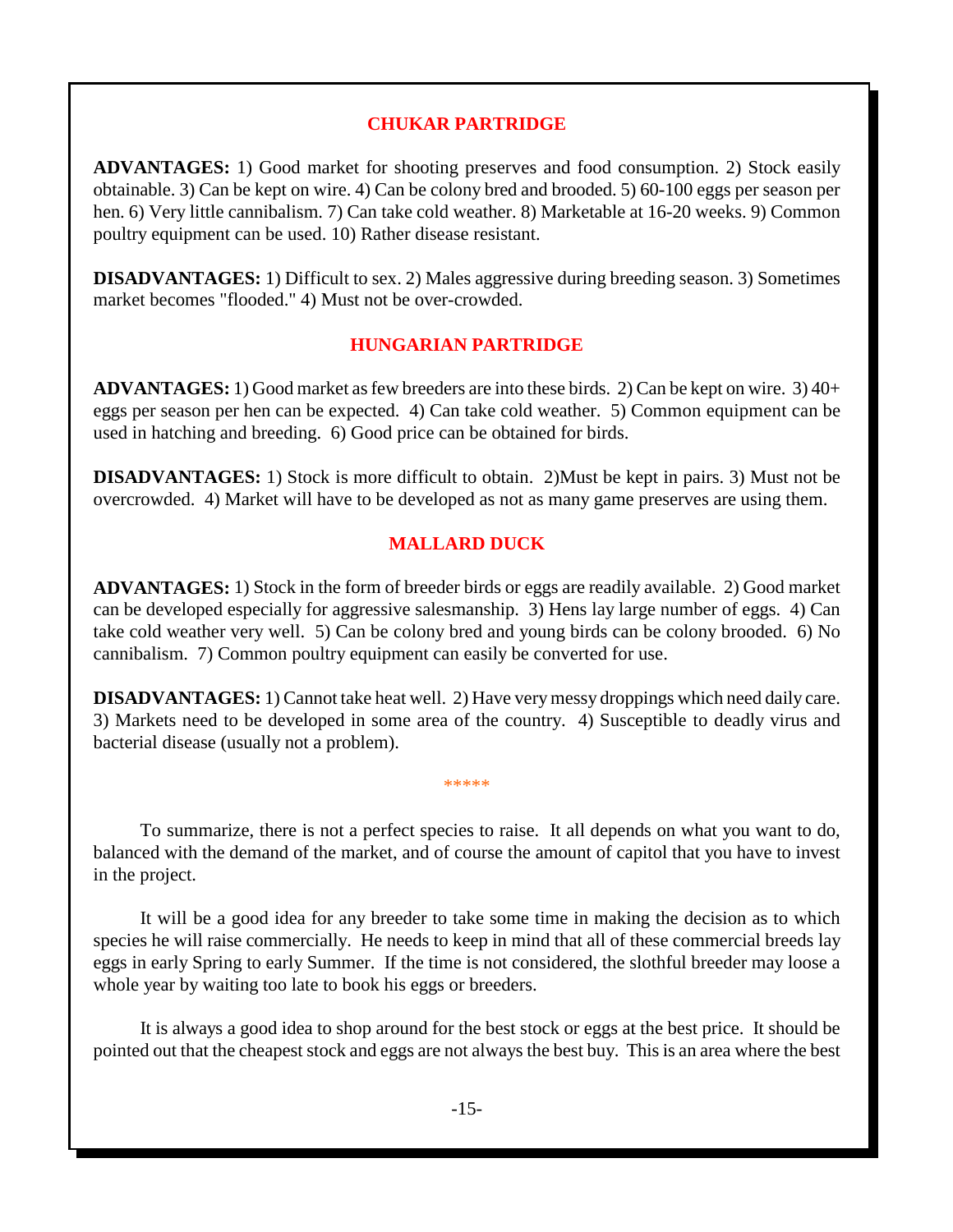quality birds or eggs should be gotten even if a premium price has to be paid for them..Do not skimp on breeding stock, eggs, or quality feed. If you start out with poor birds or eggs you will end up with the same quality. Also, good birds can be pulled down with inferior feed. My policy has always been to feed the very best feed I could find. This has always produced good birds for me provided that I had good birds to work with.

A way to cut feed costs is to buy feed in bulk. Many times feed mills will give price breaks to those who buy their products in large lots. Be careful though, do not buy too much feed at one time. Feed has a way of attracting bugs and going stale if kept in storage too long. Fresh feed is the key to good feed.

Store feed in ventilated containers. If kept air tight sometimes there is moisture condensation which in turn will sour and ruin the feed. Metal storage barrels usually are not good for this reason. Keep in mind that rodents waist by eating and fouling tons and tons of feed. Someone should write a book on the control of these pesky things. I could give you lots of examples about the damage that rodents can do. This is another area of discussion but every effort should be made to keep rodent off and out of your premises.

# **S U R V I V I N G A C O M M E R C I A L G A M E B I R D F A R M**

#### **COMMERCIAL GAME BIRD FINANCES**

Perhaps the most difficult part of the preparation one must do before going into the game bird business on a commercial basis is counting the costs. As important as it is, few go to the trouble to think the cost through. The prospective game bird breeder knows the price of eggs or birds, but does not have any idea of what the other costs involved will be.

Hopefully, the prospective breeder will get enough ideas from the following to develop a plan to achieve his anticipated goals.

#### **WHERE ARE THE COSTS?**

Enemy number one of profit is cost. It is the goal of the game bird breeder to hold cost as low as possible while producing a quality product. Some of the costs are quite obvious, while other costs may be "hidden". The important thing is to know all of the costs of the anticipated bird project. The inexperienced breeder will not know many of these costs until he has a few years of experience under his belt. What the average cost other breeders have is really not a guide as each person will run his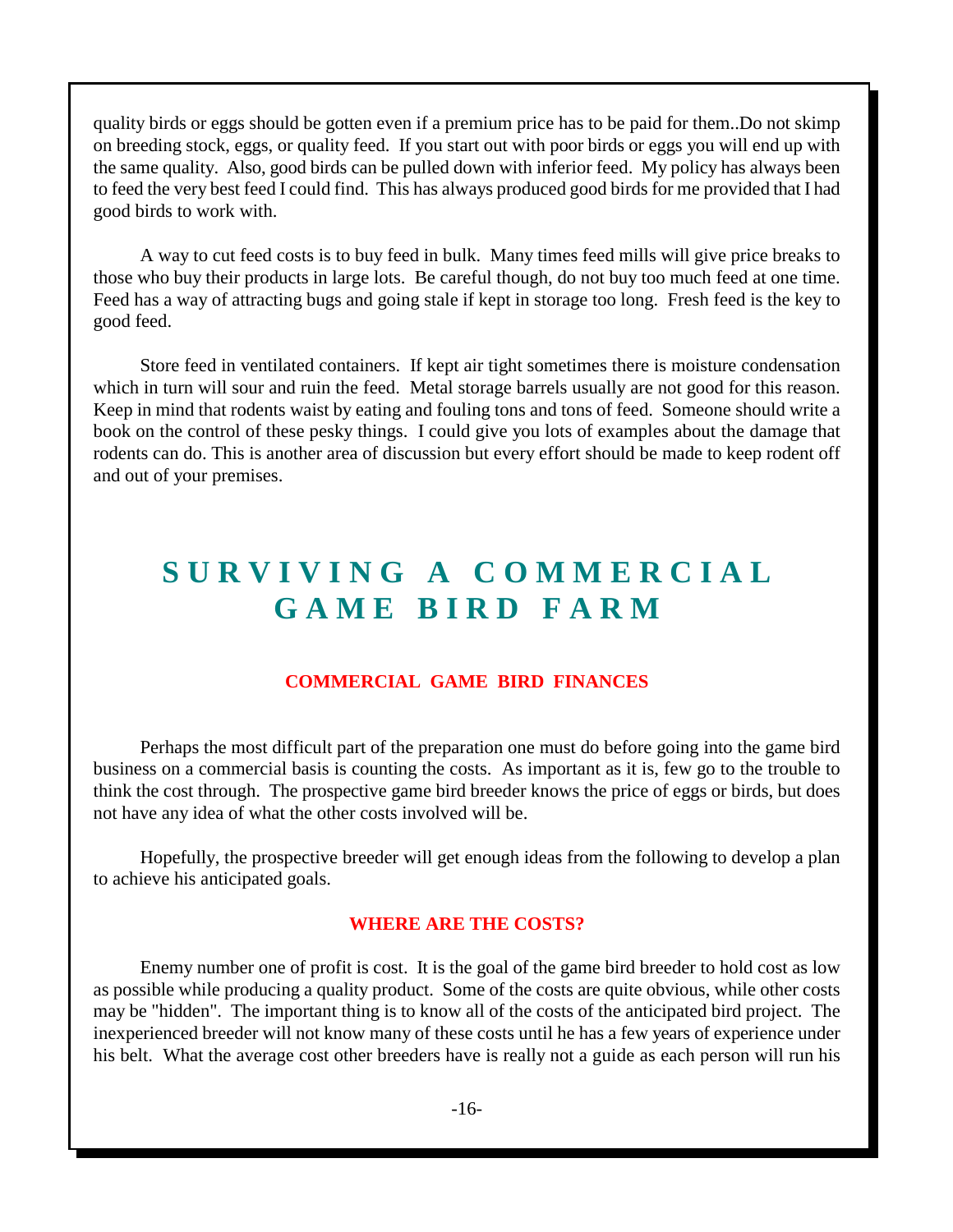operation a different way, and thus have different expenses.

**1)** The number one cost item according to Lee Kiefer is **FEED** (Kiefer, 1977). The actual cost will vary with the quality of feed used. Mr. Kiefer dispels a myth that homegrown grain is cheaper or even free. The cost of producing the homegrown grain may on the surface seem very cheap, but by the time everything is added into the production it may or may not be a bargain. Since grain has a sale value the dollar value should be used in tabulating the costs of the project whether the grain is homegrown or bought.

The total cost of any feed has a direct relationship to its quality. It has always been the policy of the writer to use the highest quality feed available regardless of the cost for the sake of the product quality. However, in a commercial operation this need not always be true. It must be said that it behooves the breeder to give his birds the necessary nutrients regardless of cost. There must be a balance between "cost and quality" to get the most from the feed dollar.

**2)** Probably, the second highest cost item on any farm is **LABOR**. Most small operations do not hire help outside the immediate family and thus may feel that labor is no cost to them. However, think of it as time being worth something, no matter whose time it may be. The time of your wife or children has a value. Most would be surprised at the number of hours that it takes to make a game bird business successful. All labor costs should be charged to the project whether or not it is paid for with actual cash. This is the fair way to evaluate the project. The reason most of us do not like to include labor costs in the project is the hard fact of putting the profit margin too low. The economics of the project looks much better if we can throw in some "volunteer labor" which is not the true costs as much as we would like for it to be (wishful thinking).

**3)** Another cost to consider is **ENERGY**. It is constantly going up it seems. This is an important thing to consider especially if the breeder lives in the North where he must heat his hatching rooms, brooder rooms, and other places of work. Gasoline, propane, and electricity should be considered in this figure.

**4) SMALL ITEMS** add up to big dollars. Nails, staples, and other maintenance items should be included.

**5) REPAIR** of property should also be considered. Even though the property may be depreciated over a number of years the time will come for replacement and that will be much higher than the original cost.

**6) TAXES, INSURANCE, and INTEREST** on borrowed money should be included. Every farm should have Liability Insurance and even Fire Insurance.

**7) LAND and BUILDINGS** must be considered as a cost of operation. If these two items are purchased or built especially for the game bird project the cost can be staggering. The cost of available land and buildings will likely determine the difference between a profitable or unprofitable operation.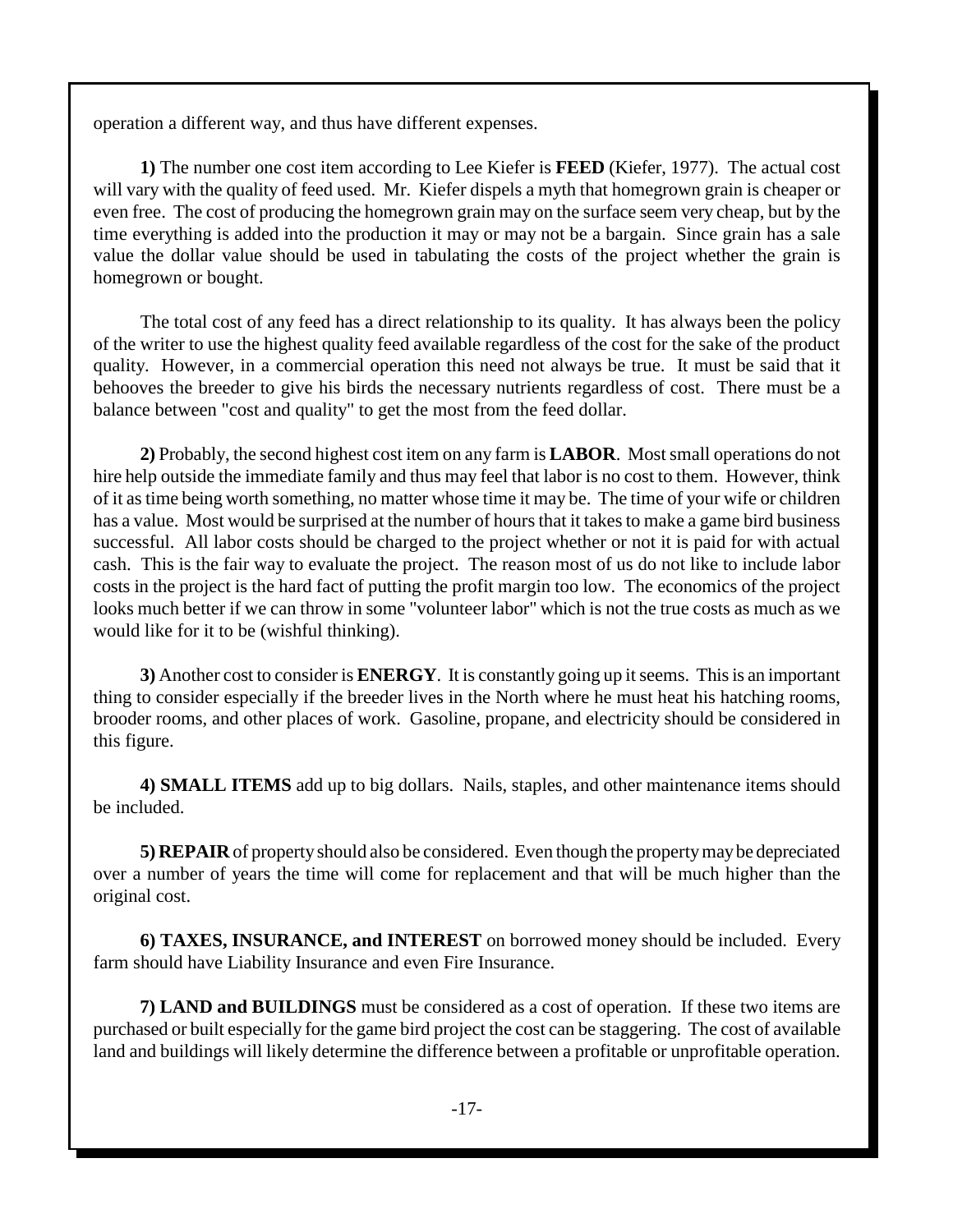**8)** Lastly, we must mention the cost of **EGGS, CHICKS, or BREEDING STOCK.** Most would agree that the highest quality stock should be used to begin an operation. Whether one starts with hatching eggs, buys young birds or breeders, is a matter of personal choice. Most experts agree that if possible it would be better to begin with hatching eggs as there is much less chance of getting a disease from outside sources. This is perhaps the most economical way of beginning a commercial operation as it cuts way down on the high cost of freight for live birds. However, there are some risks involved in getting hatching eggs. Sometimes for reasons beyond our control we get a bad hatch and thus the cost per chick goes way up. The outside temperature will affect the hatchability of the eggs so one must consider this. I personally have bought hatching eggs and fortunately have had excellent results. Some of my friends have tried it and it has been a disaster.

It may be a good idea to go pick up the eggs personally. This may mean an over night trip, but it could pay many dividends. If the egg producer agrees for you to pick up the eggs on his farm it would give you an opportunity to check out his operation as to cleanliness, crowding of breeders, and general conditions under which the eggs are produced. If you plan to pick up the eggs personally you should arrange this with the egg producer well in advance so he will be agreeable and can have the eggs ready for you.

#### **WHY THE BIRD BUSINESS?**

There are many businesses that you can go into that promise a profit. Some claim huge overnight profits. Frankly, most of these schemes to get rick quick seldom work. The 5% that do make a profit are always talked about by the promoters but the other 95% that lost are seldom mentioned.

There are some things to consider about the bird business:

1) **There is a good market for exotic or ornamental game birds and for the commercial type game birds.** All markets are governed by the "supply and demand" rule which means that if more of the product is produced than is wanted by the market, the prices go down or the product cannot be sold at any price.

As an example, some years ago I was fortunate to be one of the few people that raised Mountain quail that particular year. Even the old timers failed that year to get fertile eggs. It was thought to be the climate that caused the bird not to lay. Mountain quail in the wild do not go to nest unless there is ample food such as bugs and grasses to fee their young. Anyway, that year I raised nearly 500 Mountain quail to maturity. The normal price for these quail was \$100 a pair at that time. Since none were available I got \$149 a pair and sold them out within a month of advertising. Wow! I was fortunate! By the way, the following year every one got eggs and raised hundreds of birds. The price fell back below the normal price because of too many birds . This is a classic case of being able to produce q product which is in high demand. How do you know about the demand? Well, that is another story - one that is too long for this booklet.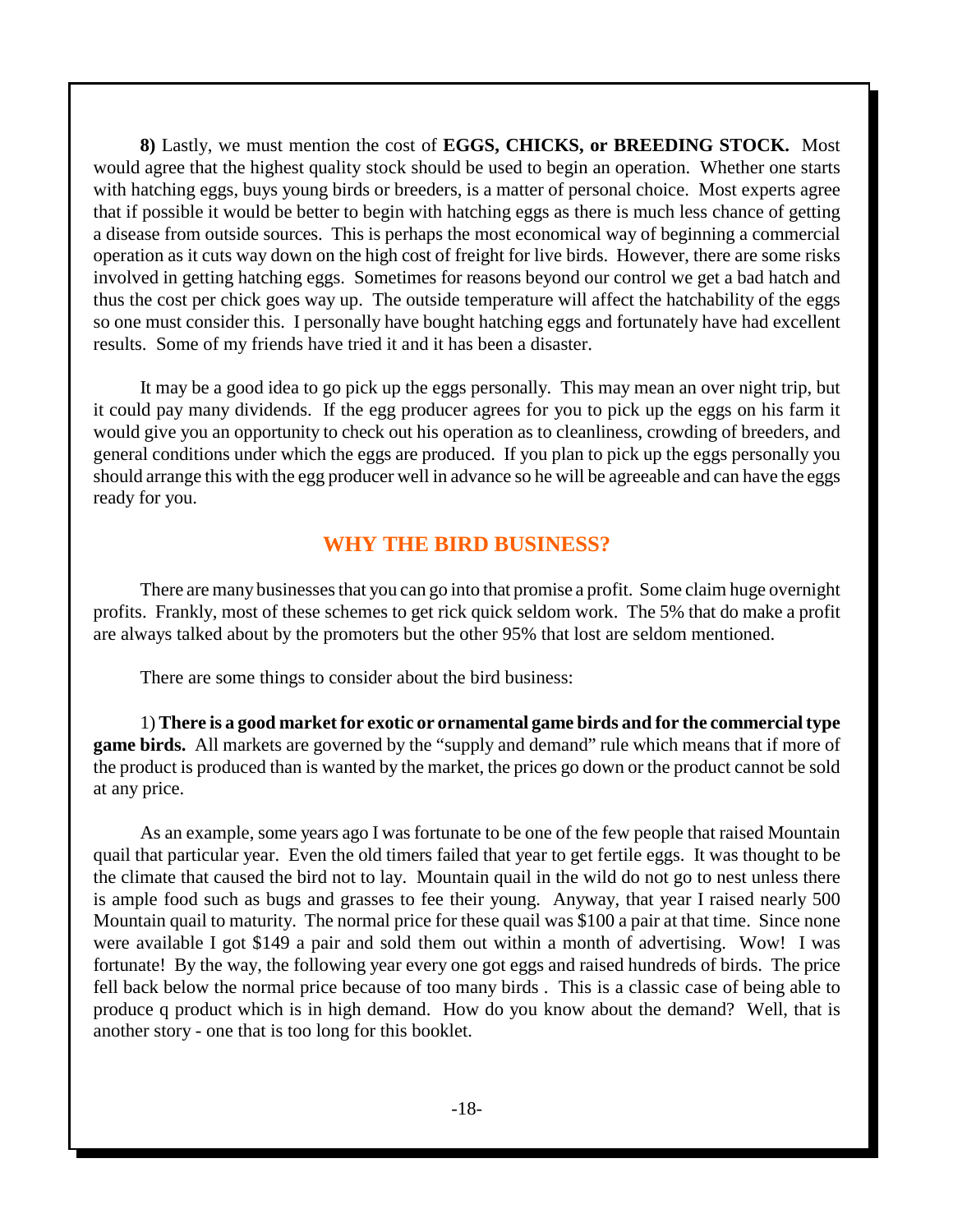**2. Do not think that only the rare and expensive birds are the ones that sell the best**. This is not the case! For example, during a depression or hard times, generally speaking, the more expensive birds do not sell well as the average person does not have extra dollars to spend on birds. That is when the market for the more common (or commercial) birds do well. That is not a hard and fast rule however, there are many people out there regardless of the times that have money to spend. In other words, the market is out there if you will find it!

**3. Diversification often pays dividends.** As a rule of thumb - I can say that it is best in most cases to have several breed (species or types) of birds going at the same time so when one is not producing you have another producing to pay the bills. More about this will be put in the Leland Hayes' Gamebird E-Zine if you will ask the questions.

As an example, I talked to a friend in Phoenix who is in the "parrot type" bird business (along with some gamebirds). He told me in great detail how bad the parrot market is at the present time. None were selling hardly and the prices have come way down the last several years. His main point was that he was paying the bills with the cheap birds such as finches and parakeets which he sold to the pet market. He was planning to make a shift in the species that he was breeding to move to the cheaper birds that had a better market.

The market for gamebirds usually hold pretty stable through the years. Prices have changed very little but the expense of production has gone up. This means that cuts have to be made if a profit is realized. To summarize - if you raise the wrong type of birds at the wrong time you will be stuck with them (and they keep on eating while in the holding pens). Be very careful about this point!

#### **A SAMPLE BUSINESS PLAN**

Any business plan must be an individual matter. I, therefore, cannot write one for you. The following business plan represents the best current estimate of future and potential business. It must be recognized that there is no business that is completely free of risk. The bird business is not an exception to this statement. Therefore those that read and follow this plan should be fully aware that the results may not come to expectation.

#### **A BUSINESS PLAN WORKSHEET**

When you make out a business plan for your bird projects you need to consider certain things. Here is a worksheet with some of the things that you need to think about. I have left room for you to write in some of your answers or thought. If you would do this as an exercise it will help you to begin to think in terms of successful business operation of your bird farm.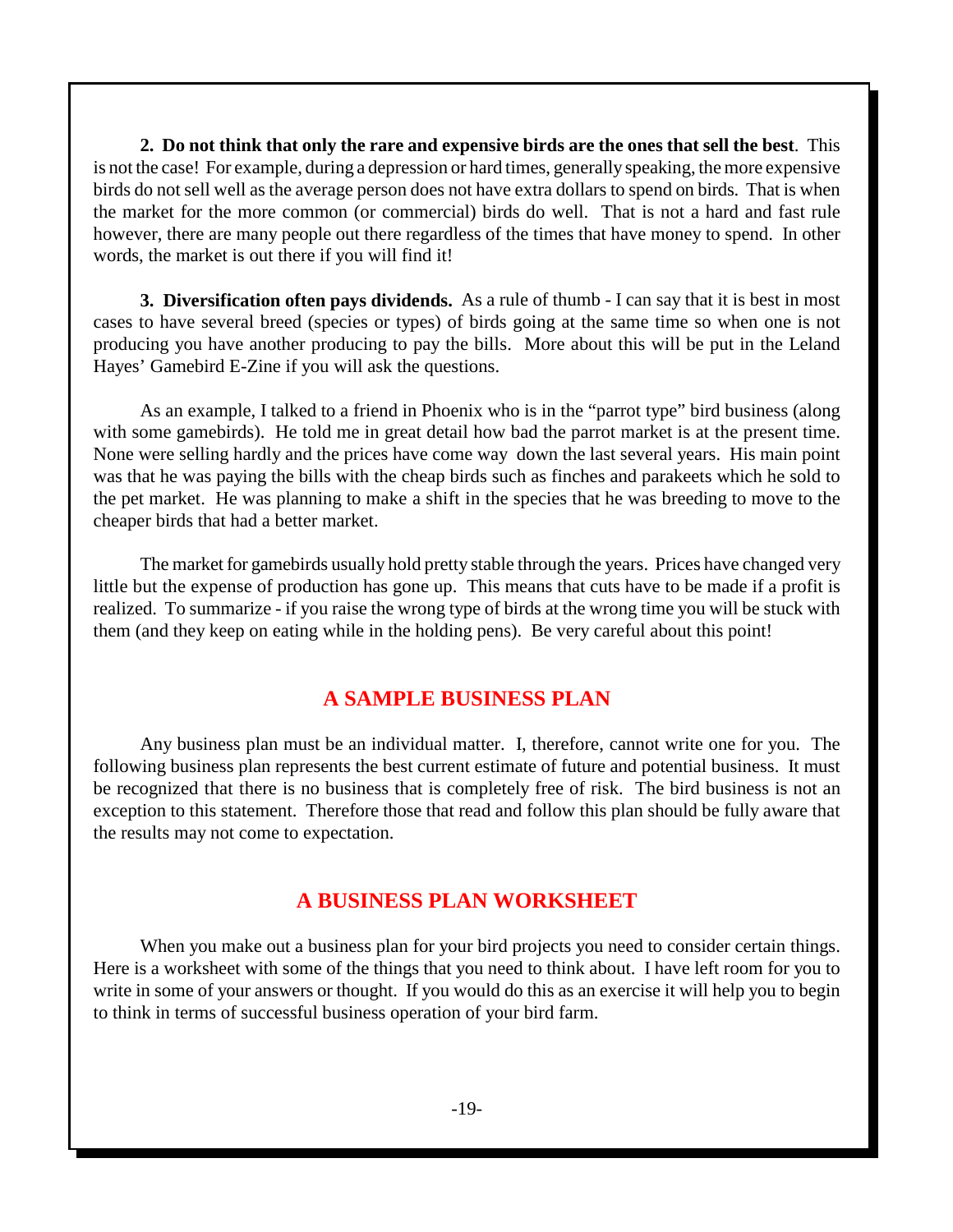**1) Objectives.** What exactly do you want to accomplish? What are you reasons for going into the bird business?

**2) Keys to Success.** What are some of the ways that will open the doors of success in your business? Such things are good management, stock, etc. Be as specific as possible.

**3) Start-up summary.** What equipment will you need? What and where can stock be bought? What will all of this cost?

**4) What species do you want to raise the first year?** The second year, third, etc.

**5) What are your long-term plans?** Are you going to be doing this in 5 years?

**6) Competition comparison.** Who are your competitors and what are they offering the market? How successful are they?

**7) Sales Strategy.** How are you going to contact your customers? What publications will you advertise in?

**8) Market strategy.** What are you going to charge for your product to make a profit? This is largely governed by the market.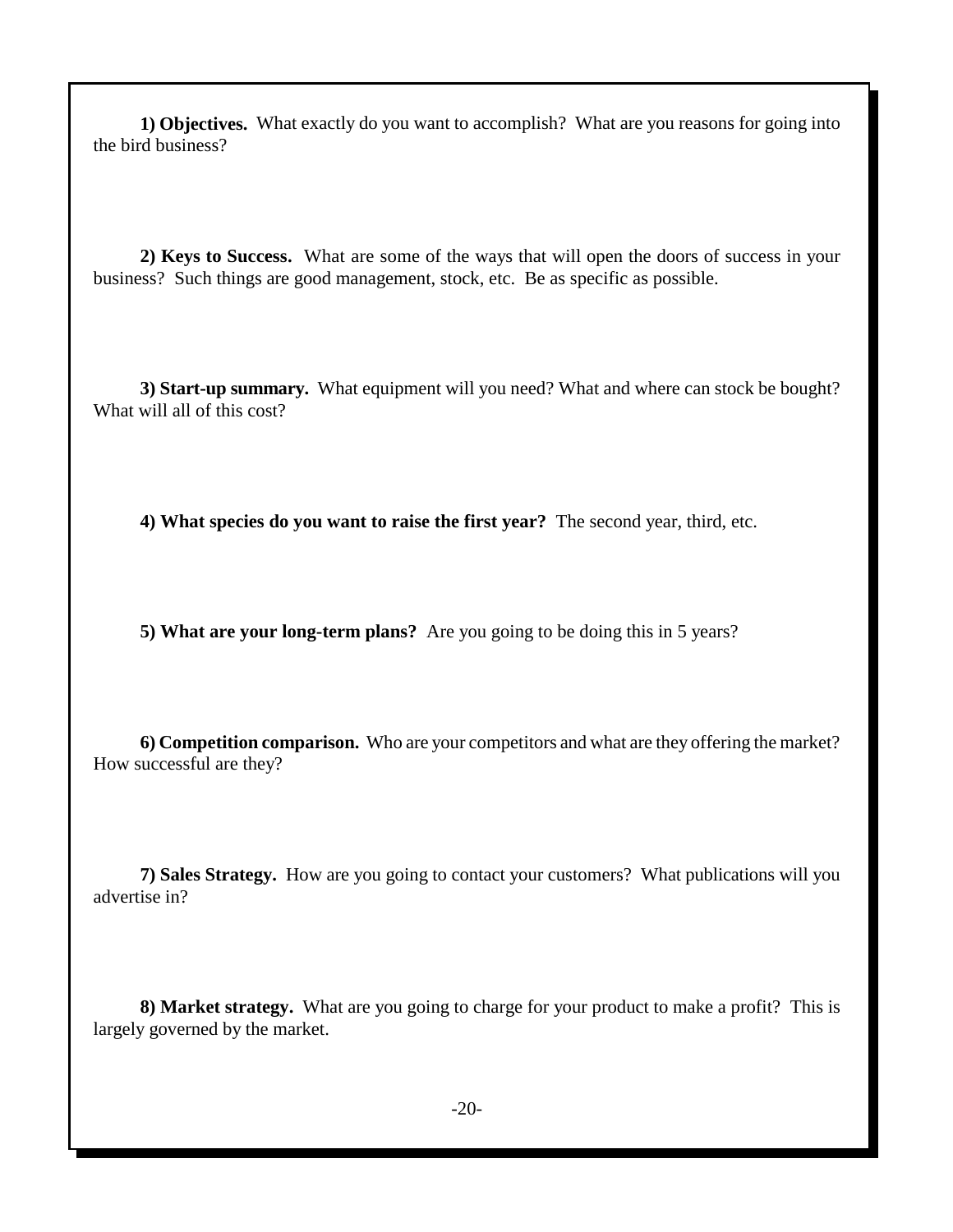**A. Target markets.**

**B. Promotional plan.**

**C. Distribution strategy.**

#### **A SAMPLE PROJECTED BUDGET**

For the new-comer and even for the experienced breeder I want to throw out some ideas on figuring the actual and projected costs of a commercial game bird operation. If you have last year's cost it is a simple matter to put them down in some organized fashion to see if indeed you made a profit. This budget will also enable the breeder to get a handle on what his expenses really are and to **cut** items that may not be essential for producing the quality of birds he desires. Projected budgets are just **guides**, while actual budgets are **history** and both are important.

For me to figure the expected cost for a particular game farm is impossible. It would be difficult for anyone if they were inexperienced. There are many variables involved as there is no two operations the same. Here are some of the **expected costs** that should be taken into consideration. (Keep in mind this is only a guide and your expected costs could be very different.) Do your homework on this. I know it is very hard and in some cases impossible to know what future costs will be, but if you fail your homework on this it will come back to haunt you.

#### **I. INVESTMENT**

Land and Buildings<sup>--</sup> cost for storage buildings, brooder housing, hatchery, incubator room, growing pens, flight pens, breeder housing. **EQUIPMENT**\_\_cost for standby generator, freezer, scalder, feather picker, sprayer, egg washer, waterers, cages, coops, brooders, incubators, hatchers, etc. **VEHICLES**— cost for truck, tractor, roto-tiller, etc.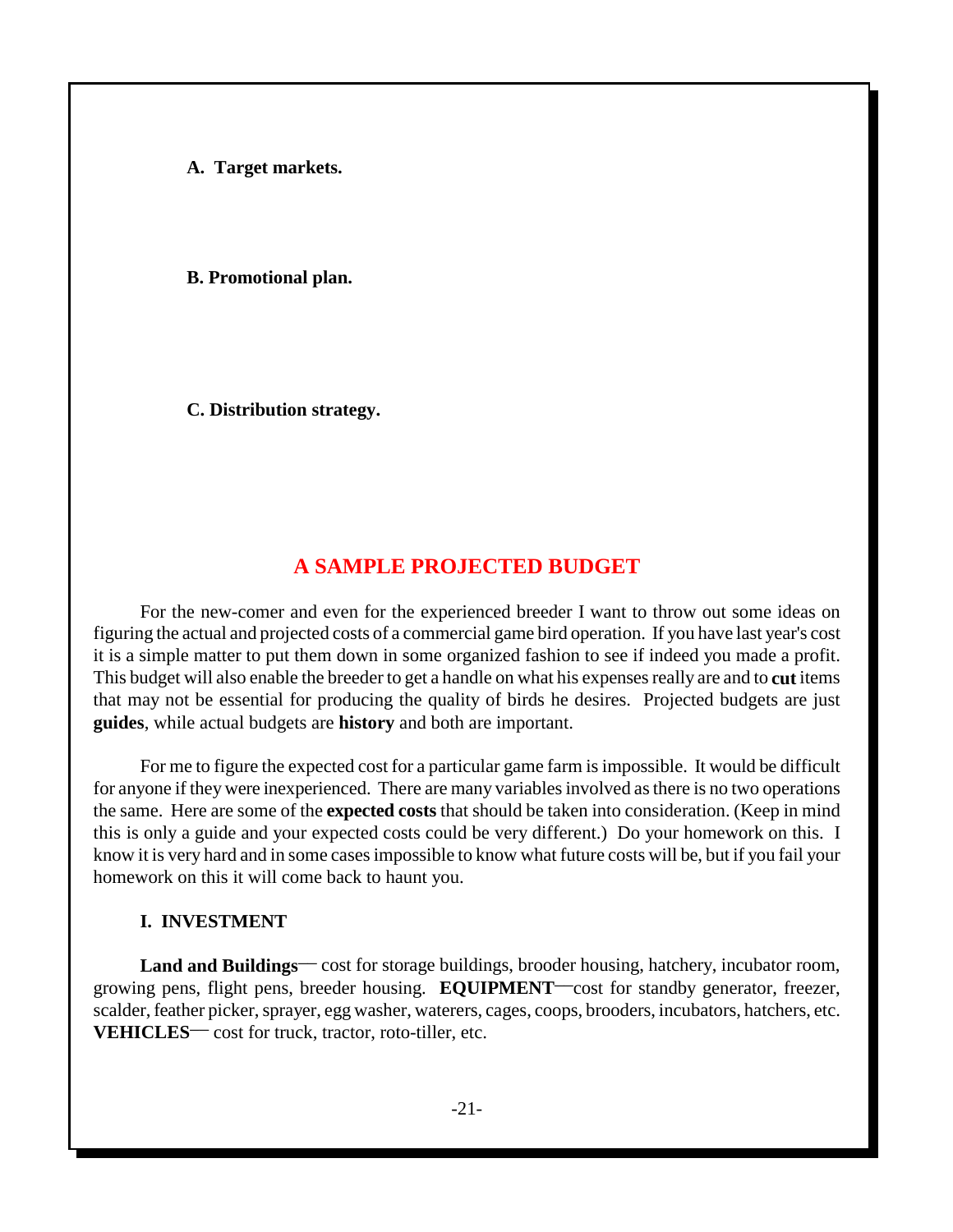#### **II. FIXED COSTS**

Taxes, interest on borrowed money, depreciation on buildings and equipment, insurance, license, etc.

#### **III. VARIABLE COSTS**

Loss of birds (all ages), repair of pens, repair of housing, utilities (phone, electricity, gas, water), fuel, litter, medications and disinfectants, labor (Social Security and benefits), security, bad debts, feed, postage, advertising, professional training, supplies (egg cases, shipping cartons, etc.).

#### **IV. INCOME**

| <b>PROFIT/LOSS</b>                         |  |
|--------------------------------------------|--|
| MINUS TOTAL COSTS \$                       |  |
| <b>TOTAL INCOME</b>                        |  |
| Number of eggs sold $\omega$ \$<br>$=$ \$  |  |
| Number of birds sold $\omega$ \$<br>$=$ \$ |  |
| $=$ \$<br>Number of chicks sold $@$ \$     |  |

To get the exact cost of producing your product for the year you simply subtract the costs from the income. The above exercise is a simple process provided that adequate records are kept for the past year. The really difficult thing to do is to anticipate actual costs before they occur. However, even if many of the cost factors are unknown it would behoove the prospective game bird producer to go over the possibilities carefully before making a large investment.

#### **KEEPING ADEQUATE RECORDS**

From the beginning the wise game bird breeder will develop a record keeping system. Not only will he save on taxes paid each year, but probably more important he can analyze these records and see exactly where he stands. It has been estimated that records when used properly can save up to 10% in waste. You soon know what feed and other items cost on a per-bird basis.

Nothing is more important and probably the easiest to do in the game bird business than **keeping accurate adequate records.** This is something that could be "hired out" if the game bird breeder is not turned to this sort of details. Regardless of who does the work  $\rightarrow$  **it must be done!**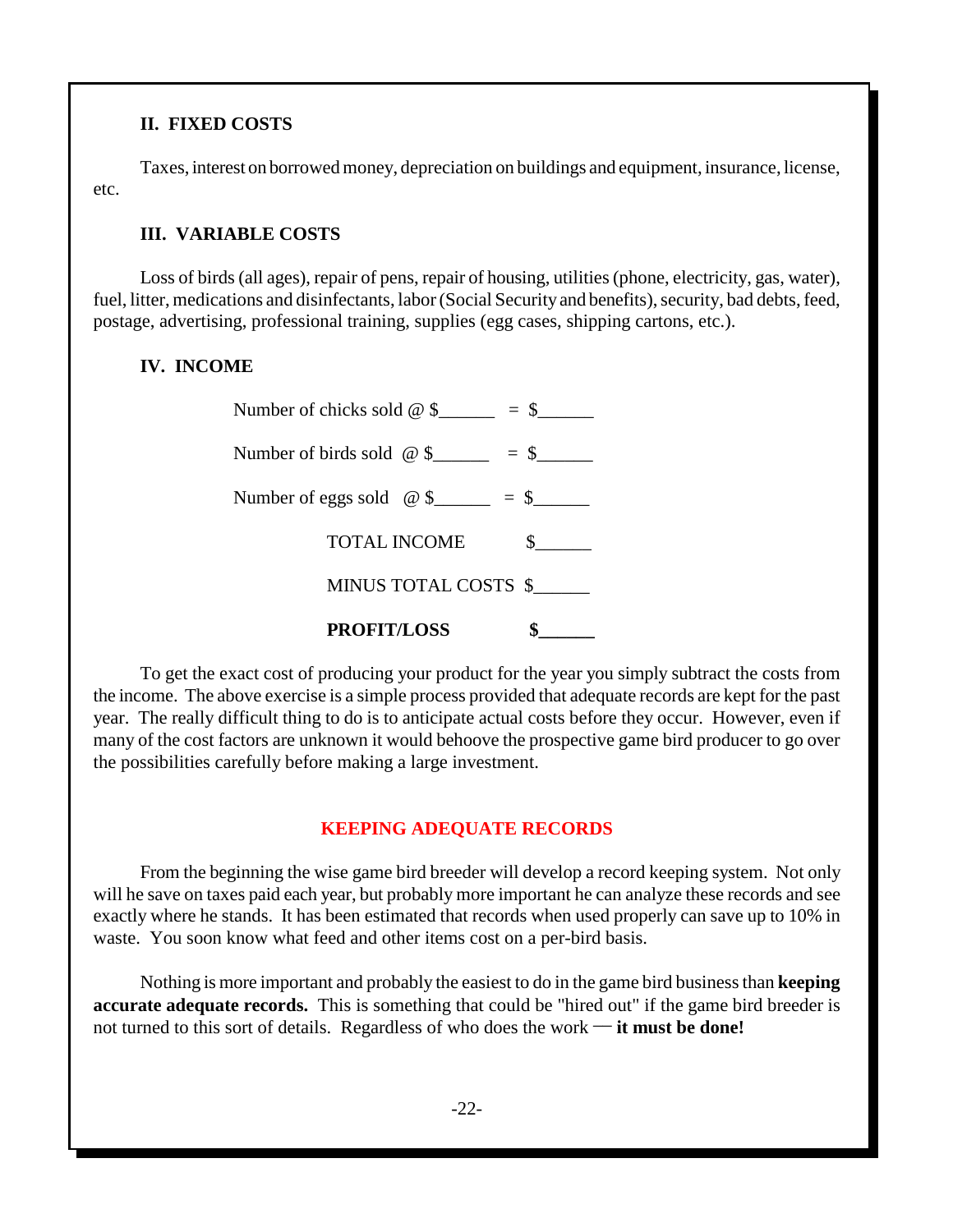#### **SOME GOOD SURVIVAL PRACTICES**

There is information that could be applied to any of the four species of game birds that we intend to cover in this book. Most all upland game birds can be handled the same way with the exception of a few points that need to be adjusted to meet the needs of the specific species. Whether you are raising Pheasants, Chukars, Bobwhites, Coturnix Quail, Huns, or Mallards, there are some basics that can be applied to all. I cover the most basic information in detail that applies to all of the species and then give some specific **changes or adaptations** that need to be made for each of the species in my book, *Upland Game Birds, Their Breeding and Care*. ( except the Mallard duck - I do have a five part article "*How I raise Waterfowl*" which appeared in the out-of-print Gamebird Journal. Later I plan to make these articles available through my website).

#### **SURVIVAL PROCEDURES**

The success of any operation depends on good management. The following are some management suggestions for the brooding and growing period; 1) Thoroughly clean, disinfect and dry the brooder house at least one week before chicks arrive. 2) Clean all equipment and place proper litter on floor. 3) Heat the area at least two days before chicks arrive. 4) Place enough waterers and feeders for the birds to use easily. 5) Do not store feed more than three weeks. Keep it fresh and away from rodents.

#### **AUTOMATIC WATERING SYSTEM**

Many ornamental game bird breeders have installed some type of automatic watering systems. There are many systems available to choose from. For the commercial breeder some type of automatic watering system is a must for some of the pens.

There are some things that should be considered when thinking of designing a system: 1) The climate; any freezing weather?, 2) the type of pens; cage or ground, 3) the type of birds, 4) the number of birds per pen.

#### **USING ARTIFICIAL LIGHTING**

Artificial lighting should be used carefully. If the breeder does not do it right he could upset the laying cycle and loose a whole year of production. The following gives some points that should be considered. Although the practice has been around a long time – it still works.

> *"The practice of using artificial lights on pheasants is not exactly a new one. Its advantages probably couldn't be fully achieved in all parts of the country due to the cold winters where the problem of winter brooding would off-set the advantages of having early birds.*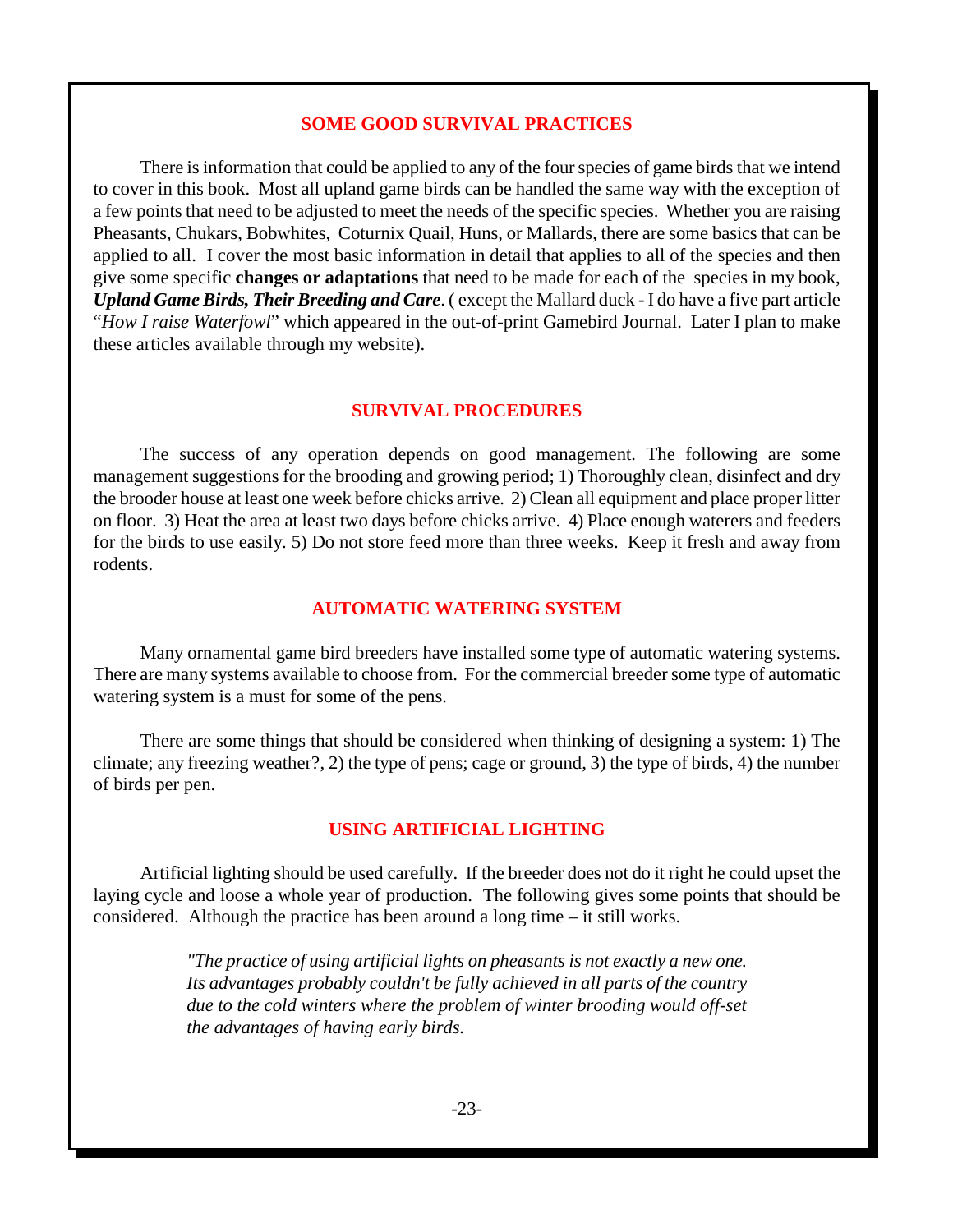*We started experimenting with the possibilities when the demand for full flight birds came in for the early retriever trials. To do this, we would need eggs about six weeks earlier than normal. So in 1951, we brought the hens into lay on the 21st of February.*

*Then the market for meat birds for freezing increased so we thought if we could get eggs still earlier, we could raise these birds out and get them off to market and have our pen space for the later flying birds, thereby increasing our production and not increasing our overhead too greatly.*

*Last season (1952) we started the hens early enough to get eggs on the 29th of December, 1951, thus, we had prime birds for market in June, 1952.*

*We also had another flock begin to lay February 21, 1952, which took care of the early retriever trial birds.*

*Then the group picked out for the natural laying season produced their first eggs April 2, 1952. These took care of the late retriever trials and the Thanksgiving and Christmas market birds.*

*The following is what we have had the best results with. The cocks you select for breeders and the number, depending on the amount of the hens to be used, should be placed in fairly close confinement, say, about three cocks in a pen 12 x 12 with a sixty watt light bulb and reflector. As the cocks become more pugnacious, you should separate them. The hens are put with the cocks (we use six hens to one cock) when the cocks start to show brilliant coloring in the wattles approximately one month later. A good feeding program all the way through is imperative. Try to give the birds thirteen hours of light per day. We have found that if the lights come on early in the morning about 3:00 A. M. and then let the birds go to roost at dust, the hens will lay earlier in the day, making egg gathering more convenient. It will take about four to six weeks, depending on the weather conditions, before the first eggs are laid.*

*Each hen under lights laid an average of sixty-six eggs, which was as many as we could expect during the natural laying season.*

*Fertility on the first eggs set from the birds started at 86% and came up to 96% on the fourth batch set and held steady to the peak of their lay.*

*The mortality held average with the spring hatched chicks, although we had to raise the temperature of the brooders and give them access to the brooders for a longer period.*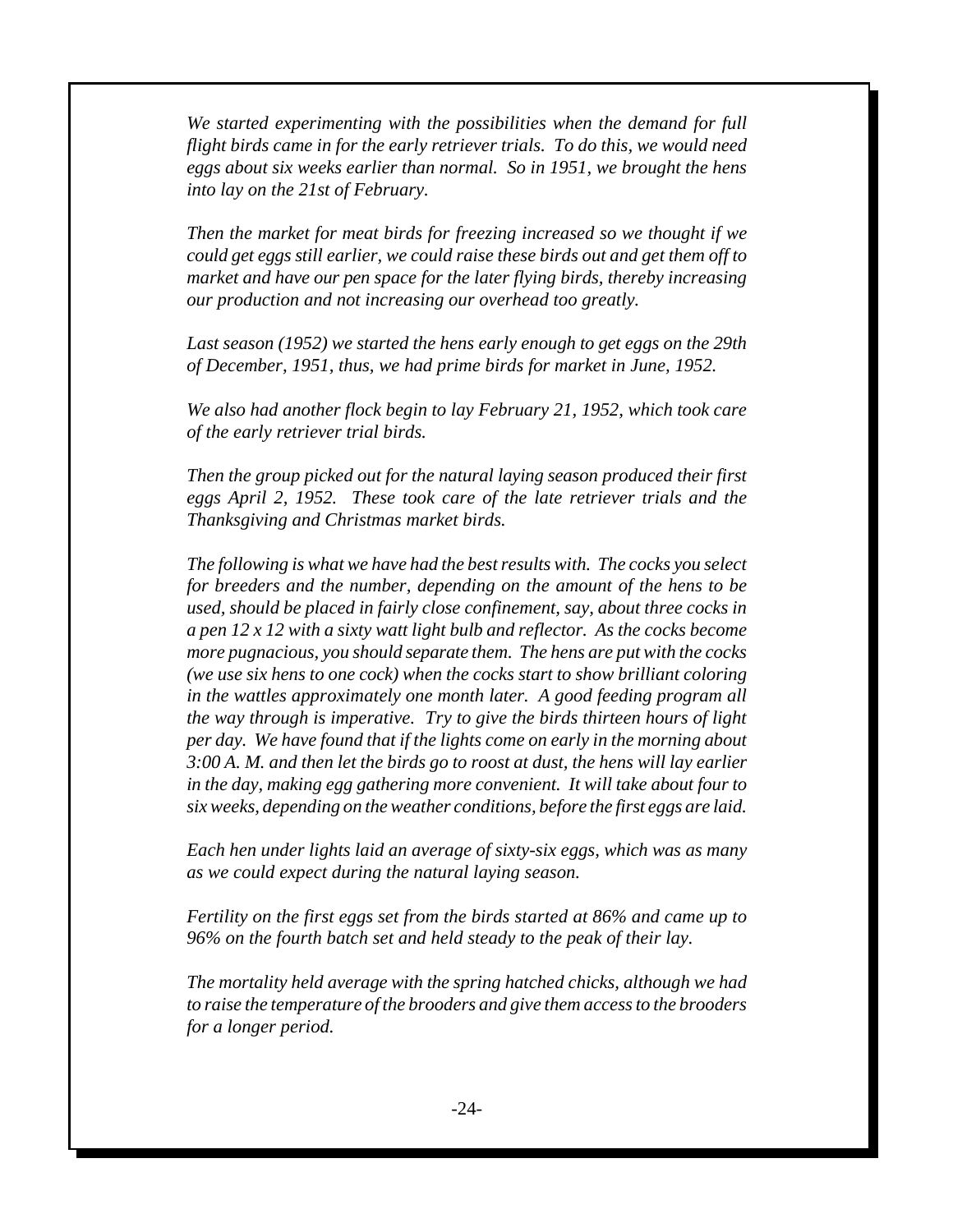*As all pheasant breeders know, there doesn't seem to be any steadfast rule to hold to. Whatever works best for you is the thing to do. However, the experience had by other farms can sometimes be adjusted to suit your requirement to an advantage"* (Carlson, 1953).

The above shows that extended photoperiod works with pheasants. It will also works with other types of game birds. Allen Woodard answers questions about this interesting subject:

**WHAT IS THE OPTIMUM AGE TO STIMULATE GAME BIRDS?** Research indicates that Pheasants, Chukars and Bobwhites respond best when they are at least 30 weeks of age provided they have been preconditioned under short daily photoperiods of 8 hours per day for a period of 6 to 8 weeks. Males respond more slowly than females and must be given stimulatory light two weeks in advance of the hens in order that both reach sexual maturity at the same time.

**HOW MUCH DAILY LIGHT IS NEEDED FOR OPTIMUM STIMULATION?** A continuous period of daily light of 13 to 16 hours is generally adequate, and amounts in excess of 16 hours are a waste of energy. Presently, little information is available on the use of intermittent lighting programs for egg production in game birds. Once the birds are in lay the daily photoperiod should never be decreased for any reason.

**IS THE QUALITY OF LIGHT IMPORTANT?** Previous research has shown that birds are sexually stimulated by the longer wave lengths of the visible light spectrum e.g. yellow, orange and red bands. Most incandescent and the daylight or warm fluorescent lamps produce the desired color emissions needed for starting and maintaining optimum lay.

**IS THE INTENSITY OF LIGHT IMPORTANT?** Light intensity can be measured in either foot candle (fc) or lux. One lux equals .0929 foot candle. The optimum light intensity for laying game bird breeders has never been determined nor has the minimum level been established. Good production has been reported for pheasants and partridges given 10 foot candle, measured at bird level. It is quite possible that game birds will require a higher light intensity (at least 5 to 10 fc) to induce lay for the first cycle of egg production but a lower light intensity (2 or 3 fc) after they have experienced at least one cycle of lay.

**MUST THE PERIOD OF DARKNESS GIVEN DURING THE "REST" PERIOD BE ABSOLUTE, AND HOW LONG SHOULD IT BE GIVEN?** For optimum response, the room must be reasonable light tight, i.e. no light seepage around the doors, windows or ventilation system. The dark period must never be disrupted by a flash of light or the use of overhead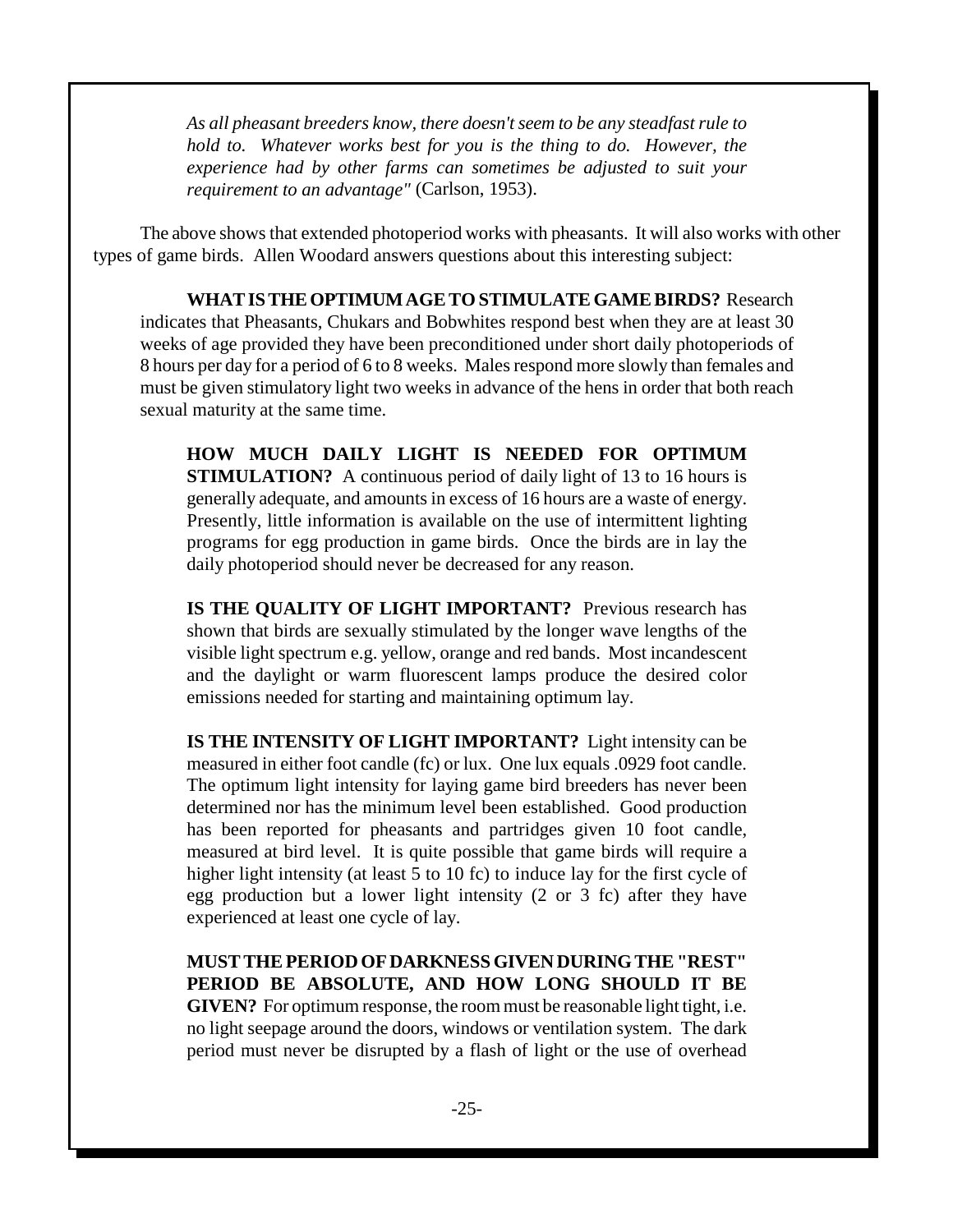lights for any reason. Recent investigations have shown that refractoriness in partridges can be terminated on a light intensity of less than .1 fc (1 lux) irrespective of the day length. The usual practice is to reduce the amount of light to 8 hours per day, preferably given during the natural daylight hours, for a period of eight and ten weeks for Chukars and Pheasants, respectively.

**HOW OFTEN SHOULD GAME BIRDS BE CYCLED TO LAY?** Limited information shows that favorable rates of lay can be maintained in pheasants and chukars through four cycles of egg production. Thereafter, egg yield, fertility and hatchability begin to decline.

**HOW SOON WILL BIRDS LAY AFTER GIVEN STIMULIGHT?** For both chukars and pheasants, onset of lay requires from 18-21 days after the birds are given stimulatory light. About ten days later the flock will attain 50% rate of lay. The duration of the production will depend on the species and system of management. Favorable production can be expected from Chukars and Pheasants for about twelve and sixteen weeks, respectively.

**LIGHTING PROGRAMS FOR RECYCLING AND FORCE MOLTING GAME BIRDS.** A program for cycling Pheasants and Chukars for year-round production is given on the next page. Pheasants are given stimulatory light for 13 weeks followed by a rest period of 13 weeks. Whereas, partridges are given stimulight for 10 weeks of production followed by 11 weeks of rest. For year-round egg production it is necessary to alternate two flocks, one producing eggs while the second flock is rested (Woodard, 1984).

#### **DISINFECTANTS AND THEIR USE**

Sanitation in itself is one of the most important factors that contribute to disease prevention. This topic is a book in itself. To help the game bird breeder keep the disease causing organisms below the level of the resistance of the host bird, we use **disinfectants** as a tool. The greatest mistake that can be made is the dependance of these disinfectants to take the place of good sanitation.

There is no such thing as the perfect disinfectant as each one is produced to perform certain tasks. Sadly, there is not one that will do everything the game bird breeder needs done through the wise use of chemicals. There are some products on the market that have not been approved for poultry or gamebirds. The breeder should be careful to use only agents that will not contaminate the primises and thus get residue into the birds.

There are six major types of disinfectants, of which four can be combined into two classes. The major classes of disinfectants are (Smith, 1985):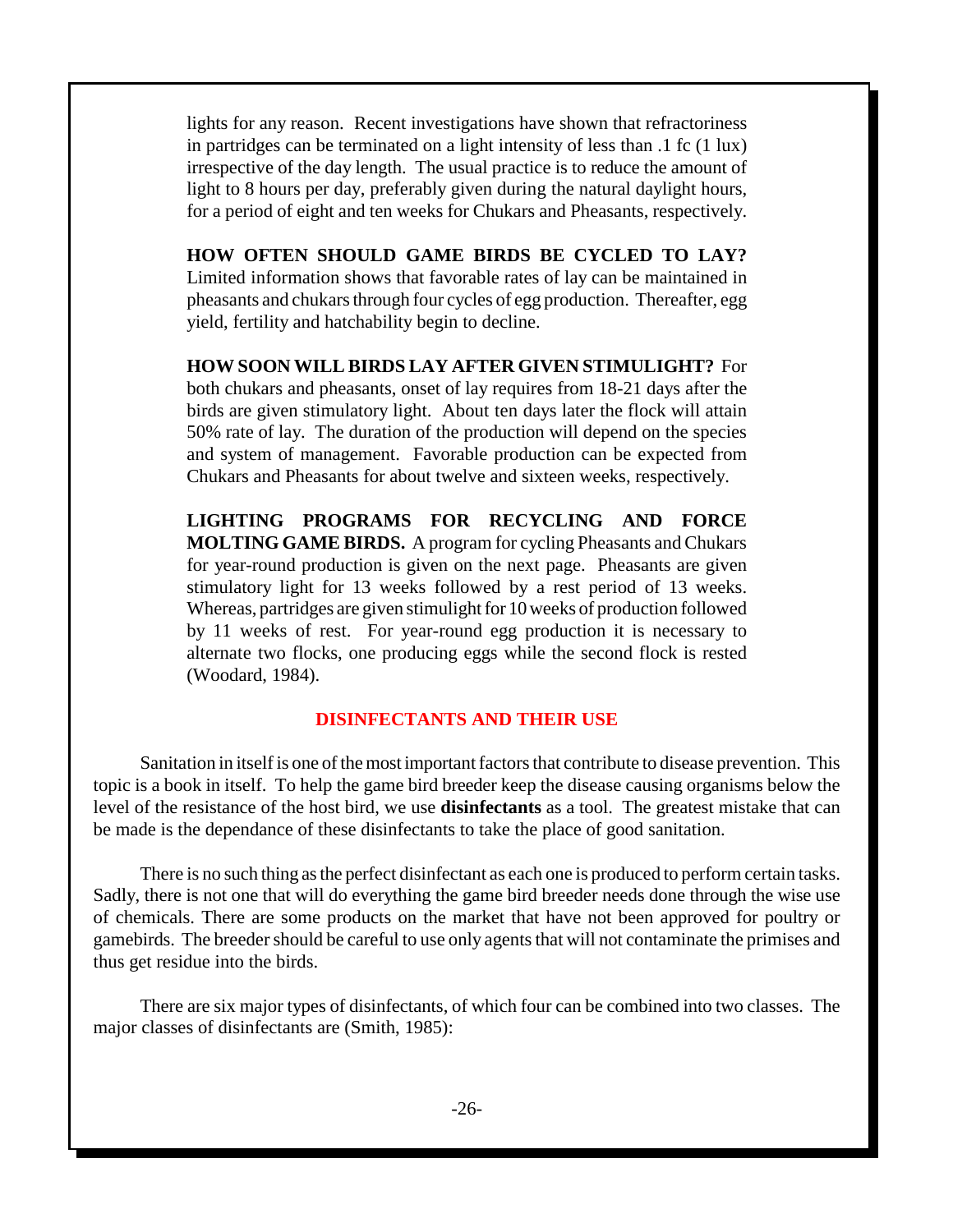#### 1. **Halogens-**

Two types of disinfectants (iodines and chlorines) are grouped because of similar characteristics. **Advantages** include low cost, fast action, low toxicity, they may be combined in cleaners, and are effective against fungus and molds. **Disadvantages** include a reduced effectiveness in organic matter, are corrosive, and have little residual activity. Halogens are most suited for disinfecting small instruments and equipment, water lines, and using in foot baths.

#### 2. **Phenolic and Cresylic Acids\_\_**

These two types of compounds are grouped together because they are commonly combined in commercial products. **Their advantages** are that they have a good residual activity and very good effectiveness in presence of organic matter (manure). **Some disadvantages** are that they are moderately expensive and have a strong, long lasting odor that may not be desirable in all situations. These disinfectants are best suited for using as a general house disinfectant, and using in the hatchery.

#### 3. **Quaternary Ammonias\_\_**

There are probably more products containing this type of disinfectant than any other class. This is because "quats" are non-irritating, non-corrosive, have low toxicity, are low in cost. **The disadvantages**, however, are that they cannot be mixed with many cleaners, effectiveness is reduced by organic matter, and residual activity can be reduced by contamination. They are best suited for hatcheries and equipment, feeders, waterers, and general house equipment.

#### 4. **Aldehydes\_\_**

Formaldehyde and glutaraldehydes are usually considered as fumigation-type disinfectants. They are low in cost, non-corrosive, moderately effective in organic matter, and are effective against fungus and mold. **Disadvantages** are that they can be very toxic to use and have little residual activity. The ideal use is in fumigating hatchery equipment.

#### **APPROVED DISINFECTANTS**

Not all disinfectants are approved for use by the USDA. The game bird breeder should be aware of the approved disinfectants and be sure he follows the directions on the label.

The following disinfectants have been approved:

#### **TEK-TROL**

Bio-Tek Industries, Inc. 1212 Menlow Dr. NW Atlanta, GA 30318 (404) 351-7048

**BACTO-PHENE**

Oxford Chemicals, Inc. P.O. Box 80202 Atlanta, GA 30366 (404) 452-1100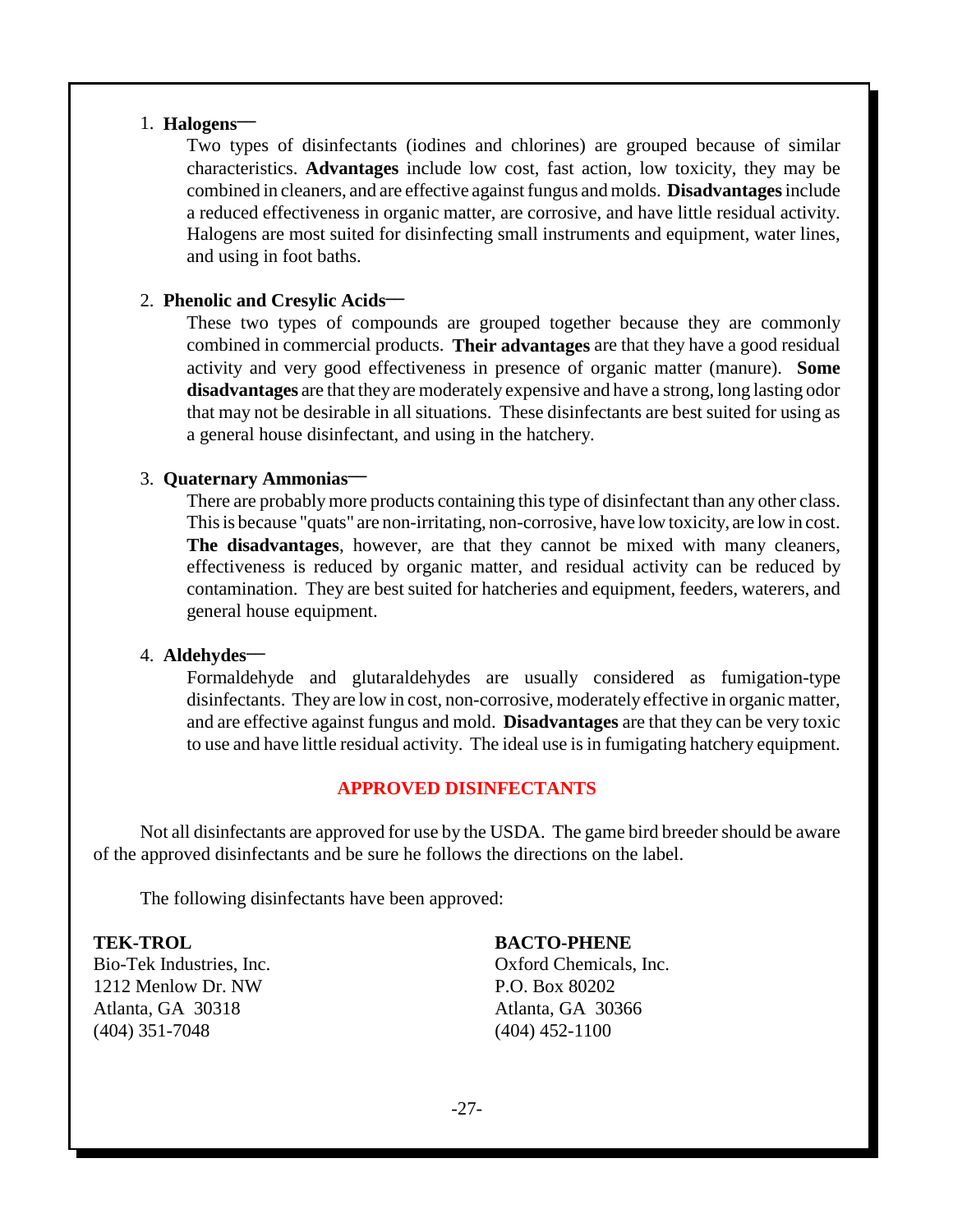#### **\* ONE STROKE ENVIRON** Vestal Labs New Jersey (201) 351-0251

**LIFEX - 1** Whiz Chemical Bala Cynwyd, PA (215) 825-555

We have not had any experience with any of the above disinfectants except **One Stroke Environ\***. We heard about it through the Lab at Oregon State University. Our local feed store was gracious enough to special order us a gallon. It was expensive, but it lasted for about two years which cut the cost down considerably. The thing that we like about it is the killing power on **virus** which is very important these days. The gallon bottle also has a handy pump which puts out just the right amount to dilute. It does not have an objectionable odor either.

The game bird breeder should be careful when he uses any chemical. Some of the disinfectants are poisonous to certain species. Read the label and always follow the manufacturers instructions. Some of the common drinking water sanitizers are very poisonous to waterfowl but quite effective when used with other game bird species. When using chemicals we wear rubber gloves as some of them cause skin problems which may be in the form of a rash or swelling. Watch for individual allergies that may cause reactions to chemicals.

#### **DEBEAKING GAME BIRD CHICKS**

When commercial game bird chicks are raised in limited space there is need to **debeak** to prevent picking of toes, feathers, or body. The wise breeder will use this method to help get the birds to adulthood.

Debeaking can be done most any age if done properly and with common sense. There are two basic methods and both work well.

The first is one that we practice on a regular basis. It is the searing of the "egg tooth" on newly hatched chicks before putting them into the brooder. This is not a permanent measure and must be repeated about every two weeks or so depending upon how fast the beaks grow back. The advantage of this method is that the mature birds show no sign of debeaking as their beaks are normal (if the searing is not done too severely). The great disadvantage of using this method is that it most be done so often through the growing period in the life of the chick. We, along with many others, feel that if possible the mature birds should show no signs of debeaking. This, of course, holds true if the mature birds are not in a position to be cannibalistic.

The method is simple. Hold the beak of the little chick against the hot blade for just a split second at the correct angle. Using a blade that is too hot will burn the tongue and eyes of the chick often causing shock or blindness. The tip of the beak will drop off in a few days to grow back again.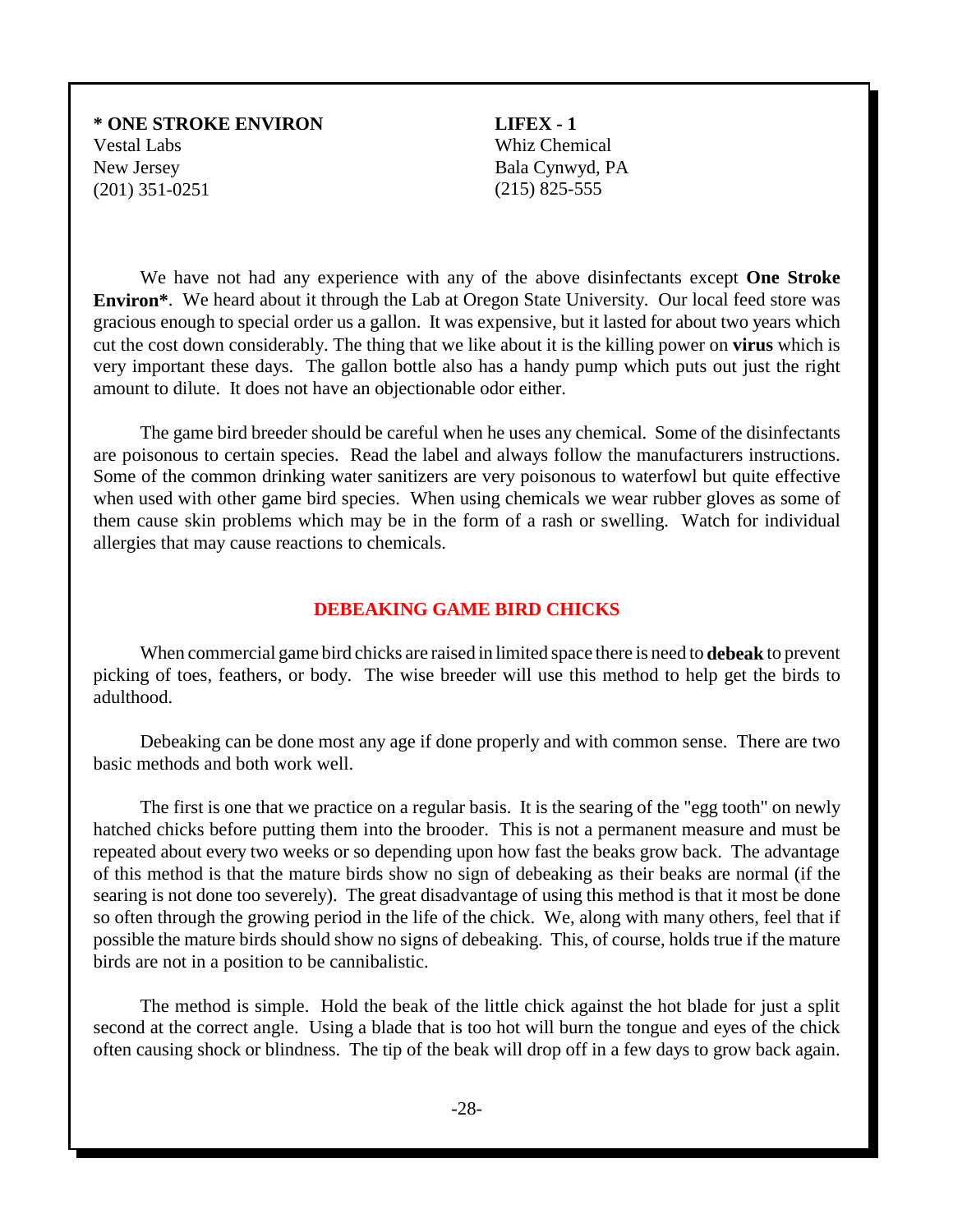The other method is to debeak permanently. This must be done after about fourteen weeks and must be done correctly as the bird will carry the results for the rest of its life. The precision debeaking is done with a professionally made machine such as the one made by Lyon. It has an attachment that causes every chick to be debeaked uniformly and at the correct angle. The top beak is left slightly shorter than the lower thus making it difficult to cannibalize.

The blade should be kept sharp and the heat at the correct temperature. A few days before the procedure give the birds added vitamin K and electrolytes. This helps keep the bleeding down and also gives the chicks some extra stamina. We put extra feed in the pans during the recovery time. It would not be a bad idea to use a mash type feed for a week after debeaking to be sure the birds can eat properly.

Our debeaker has paid for itself a thousand times. This is the second piece of equipment that the serious game bird breeder should get. The first being a good incubator.

#### **SELECTING NEXT YEAR'S BREEDERS**

Regardless of the type of game bird that is produced, the keen breeder should have a good sound selection program in place. Here are some points that should be considered when selecting the breeders for next year. The best thing to do is to hold over some locally produced birds. Look for birds that have a good overall appearance. Avoid crooked toes, legs, and breast bones. Deformed beaks will lower the value of any bird. Evaluate the feather condition. Watch for inbreeding as much as possible by selecting breeders from different hatches (the early ones are generally the best).

Some breeders like to clear out the entire flock of breeders each year or so and start over completely. While this may be desirable, especially if there is some disease problem, I would not recommend this practice as it will involve too many unknowns. By keeping your own breeders there is no doubt of the quality, health, and blood line.

# **M A R K E T I N G C O M M E R C I A L G A M E B I R D P R O D U C T S**

There is much more to having a prosperous commercial game bird enterprise than raising game birds. The breeder must be able to sell his product in order to make a modest profit. Nothing is more frustrating than to have a product that is ready to sell and there is no buyer. I have seen this many times, when a certain variety that was very much in demand the last breeding year suddenly becomes so available that no one wants the birds. The name of the game is **supply and demand**. The breeder must be shrewd enough to produce what the market wants. This may be hatching eggs, chicks, immature birds, meat birds, or breeders. Perhaps the safest way to go would be to **diversify** in such as way as to be able to offer at least some product that is wanted by the market.

There is more to **marketing game birds** than just **selling game birds**. Selling is just one phase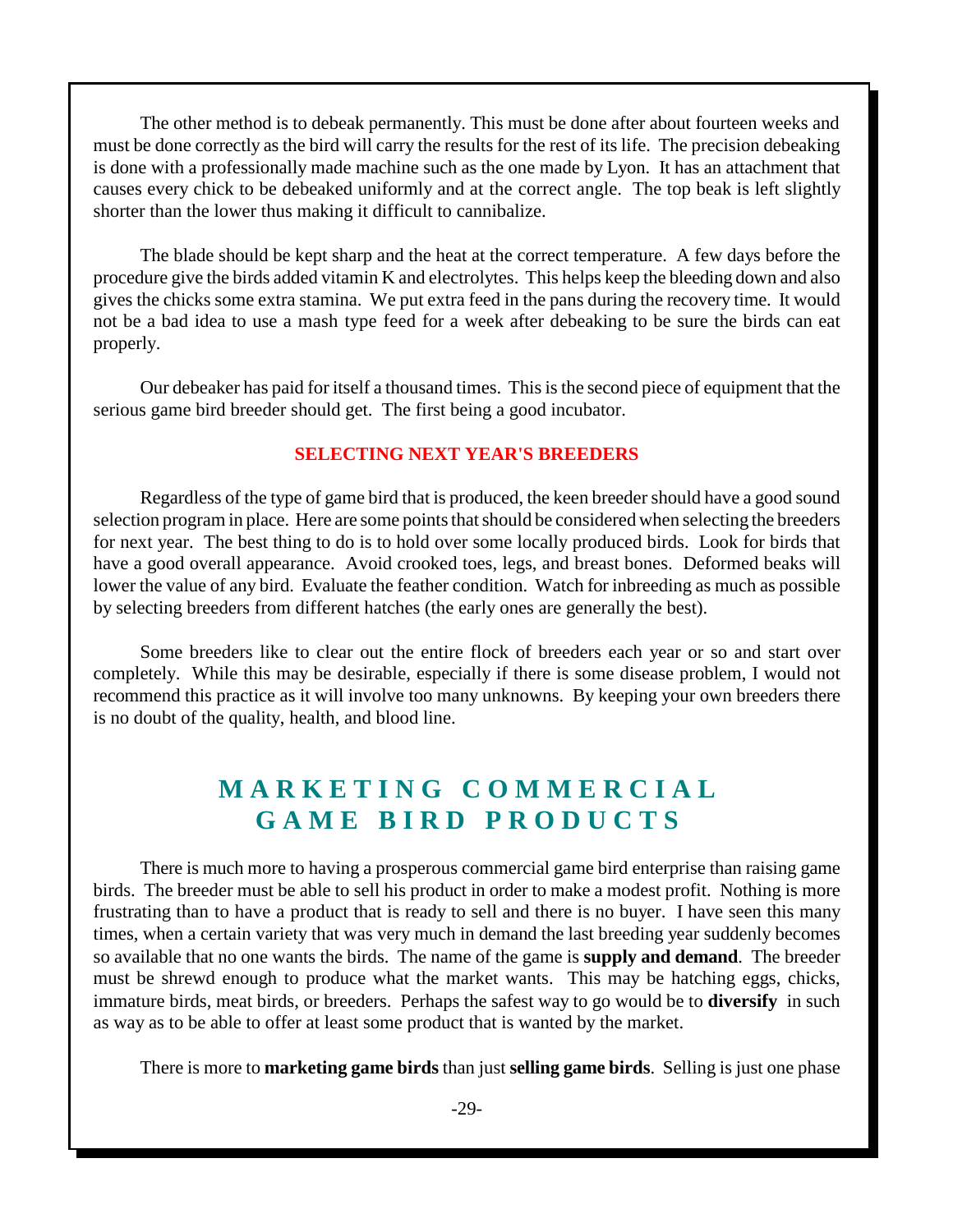of the whole marketing process. If you market a product or service, you try to satisfy the consumer's wants while making a profit (Smith, 1982). It is not as difficult to just **sell at any price** if we are willing to take a loss. The art of marketing is to make a reasonable profit while meeting the demands of the consumer.

Some think that the **demand for the product** is the same thing as the **consumption of that product**. Just because the sale of the product increases, it does not necessarily mean that the demand has increased proportionately. The product could have been "dumped" on the market for disposal at a loss.

The consumer must **want** what the game bird breeder is selling and **have the money to pay** and be **willing to pay** for the product.

Successful marketing involves several different **functions** (Smith, 1982). These functions are:

- 1. **Market Research** reduces the risks in a business venture. It increases the chances of success greatly.
- 2. **Market testing** insures the research finding were correct and the product is what the market wants.
- 3. In our society, **packaging** has an equally important promotional role to play as that of product protection. An attractively packaged product assists in sales.
- 4. From the consumer's point of view, **price and product performance** are the main factors that determine a product's value. It is what the consumer, not the producer, thinks that matters.
- 5. **Distribution** can be handled in a number of ways. It is necessary that distribution be continually re-evaluated and changed is deemed desirable.
- 6. Through **promotion**, potential customers are made aware of the product and stimulated to try it. The three areas of concern are: a)advertising, b) merchandising or promoting the product at point of sale, and c) public relations to create a favorable image of the product or game bird farm.
- 7. **New product development** is essential if future sales are maintained. All products have a life cycle, whether only a few days or a few years.

## **MARKETING SUGGESTIONS**

We would recommend that the advertising found in the Game Bird Breeders' Gazette be studied very carefully to get a grasp of what the market is wanting. This study should be done for at least six months to get the swing of the market. It would be even better to do a study for a year. Check the ads about the species that you are interested in, hatching eggs, chicks, and breeder birds. Some idea of the going market price can be gleaned from the ads. The astute breeder may want to check the ads in some of the other magazines that have advertisements. This will give a general picture over the nation.

It would be a good idea to check some of the local marketing possibilities. The more of the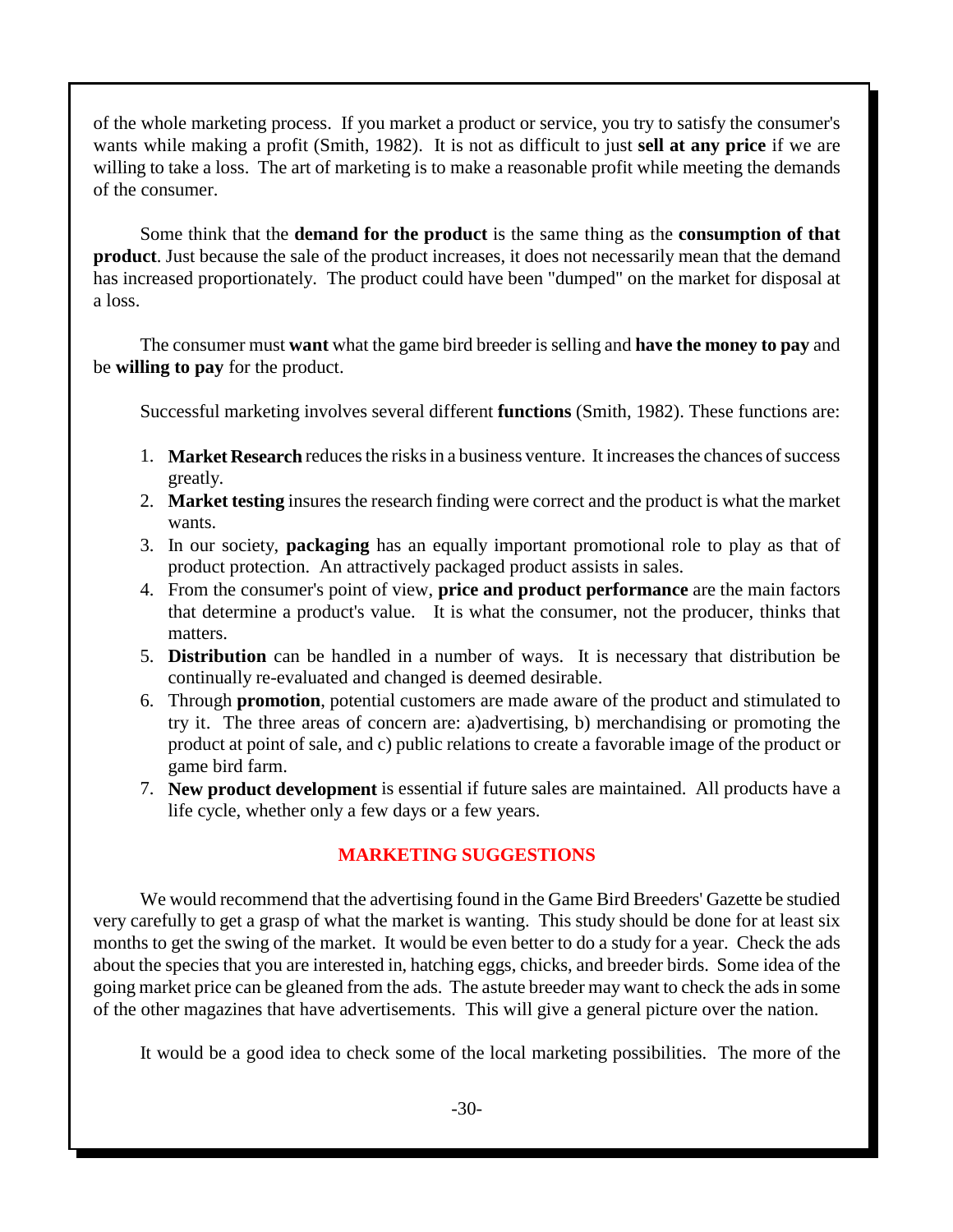product that can be sold locally, the less transportation costs to consider. A creative breeder will be able to get a **handle** on the situation in his particular area. Check out the competition to see how much activity is presently going on in the area of interest. If the competition is too great then the answer may be to go into another area of production.

Do not forget that game birds produce many products (by products) that may be in demand. I know of a breeder that sells quail eggs and went out and got a written contract to provide a certain number of quail eggs on a weekly basis. The price that he negotiated was slightly lower than what he could have gotten (maybe) on the open market on a hit and miss basis. This man felt that to have a guaranteed market (even at a lower price) would be better than having weeks that he could not move his product. Also, this guaranteed market gave him some assurance that it would be wise to build up his breeding stock to sufficient numbers to produce the needed number of eggs on a regular basis.

#### **ADVERTISING**

The small game bird breeder as well as the large one needs to advertise his product. It does not matter about the size—potential buyers must know about the producer and his product. Much has been said and printed about the advertising of products and can be researched in other books, however, it might be well to mention what we feel are the reasons that every game bird breeder should advertise.

- 1. Advertisement costs are the most efficient costs when taken out to the end product. This is true even in bad years.
- 2. It is impossible to contact every potential buyer in person, so advertising is the most effective way of getting out the word.
- 3. Current advertising will affect sales in future years.
- 4. Sales go up proportionately with advertising.
- 5. Use advertising media that has your potential target group as its subscribers.
- 6. Set aside some dollars each year in your budget for advertising, you will build business this year and in the future.

#### **SALES AGREEMENTS (CONTRACTS)**

Every sale should be accompanied by some type of agreement and receipt. The breeder can make up his own forms which can be used according to the procedures that he likes to work under.

Each agreement should have the following elements and can be arranged in any order: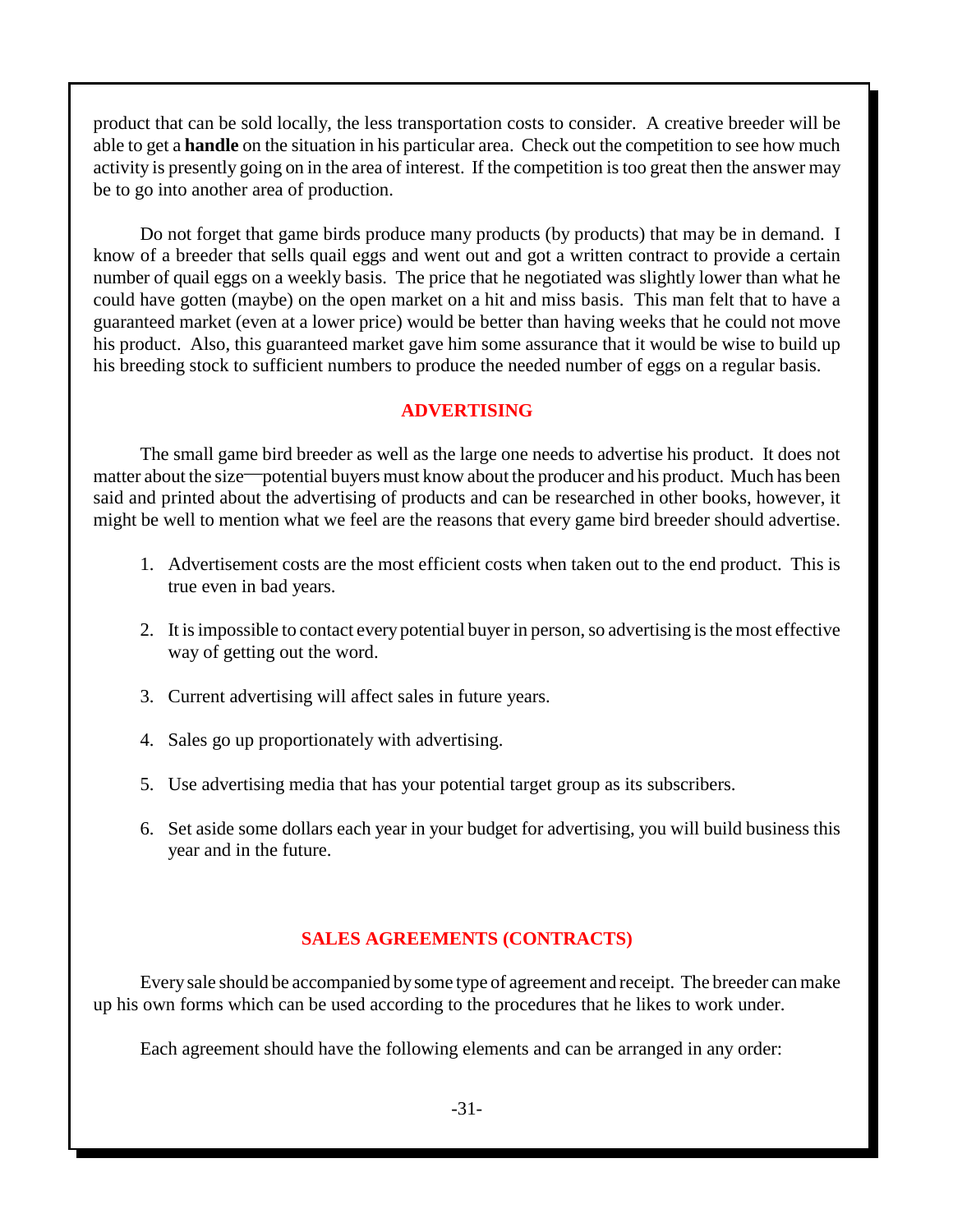- 1. Date, time, place should be stated.
- 2. Names of both parties (seller and buyer) should be clearly understood. Be sure you know who you are doing business with.
- 3. Statement of what product is being purchased, what quantity, what quality, age of birds (if appropriate) and a general description of the product.
- 4. Amount of down payment at time of order (if any).
- 5. Date of delivery of product—also give a statement of days allowed for late delivery.
- 6. No product will be delivered until full payment (or other arrangements) are made.
- 7. Consequences in the event that the buyer does not pay on time or at all. State clearly that the note will be entered as judgments and collected by any available legal procedure against the buyer.
- 8. Statement that no warranties of quality or other promises or representations will be honored other than those set forth in writing on signed agreement.

# **SOURCES**

**Carlson, Eric,** 1953. "*The Practice of Using Artificial Lights on Pheasants," Game Bird Breeders' Gazette*, 2(2):9-10.

**Hayes, Leland B. and Melba,** 1987. *Raising Game Birds,* 191-230.

**Keifer, Lee.** *"Proceedings,"* Game Bird Publication and Management of Shooting Preserves Conference, 1977.

**Smith, Tom.** *"Quail Quill,"* #23, Cooperative Extension Service, Mississippi State University, Sept. 1984. *"Litter and Management,*" 4-6.

**Ibid.** #10, May. 1982. "*Market Your Gamebirds,*" 5.

**Woodard, A.E.** 1984. "*Photo Periods & Egg Production in Game Birds," Game Bird Breeders' Gazette,* 33(12):16-18.